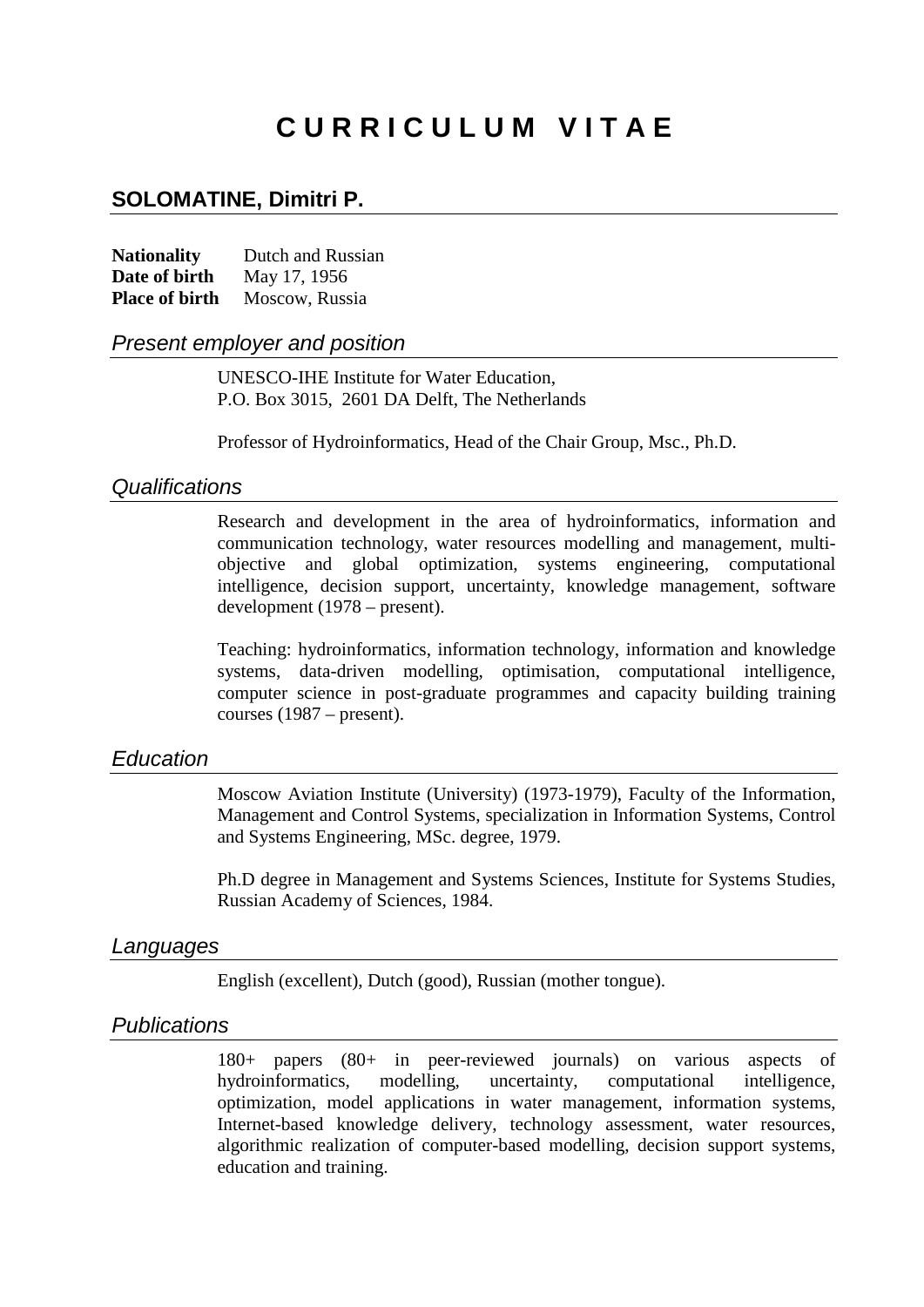### *Editorships, organization of events, awards*

Associate Editor, Journal of Hydroinformatics.

Associate Editor, Hydrology and Earth System Sciences Journal (HESS).

Co-editor, Volume "Hydroinformatics in practice: computational intelligence and technological developments in water applications" (*Springer,* 2008).

Co-editor, Special Issue "Data Driven Modelling and Evolutionary Optimization for River Basin Management", Journal of Hydroinformatics, 2008.

Co-editor, Special Issue "Data-driven approaches, optimization and model integration: hydrological applications", Hydrological Science Journal, 2007.

Co-editor, Special Issue "Hydroinformatics: computational intelligence and technological developments in water science applications", Hydrology and Earth Systems Sciences, 2007.

Co-editor, Special Issue "Computational Intelligence in Earth and Environmental Sciences", Neural Networks Journal, May 2007.

Co-editor, Special Issue "Earth Sciences and Environmental Applications of Computational Intelligence", Neural Networks Journal, March 2006.

Member of the International technical committee of the International Conference on Hydroinformatics, 1996, 1998, 2000, 2002, 2004, 2006, 2008, 2010, 2012, 2014.

Co-convener of the Special session "Data-driven and Computational Intelligence Methods in Flood Forecasting", at the European Geosciences Union (EGU) General Assembly, 2005, 2006, 2007, 2008, 2009, 2010, 2011, 2012, 2013, 2014, 2015.

Co-convener of the Special session "Earth Sciences and Environmental Applications of Computational Intelligence", World Congress of Computational Intelligence, July 2008, Hong-Kong, China.

Co-convener of the Special session "Earth Sciences and Environmental Applications of Computational Intelligence", Int. Joint Conf. on Neural Networks, July 2007, Orlando, USA.

Co-convener of the Special session "Earth Sciences and Environmental Applications of Computational Intelligence", World Congress of Computational Intelligence, July 2006, Vancouver, Canada.

Co-convener of the Special session "Applications of Learning and Data-Driven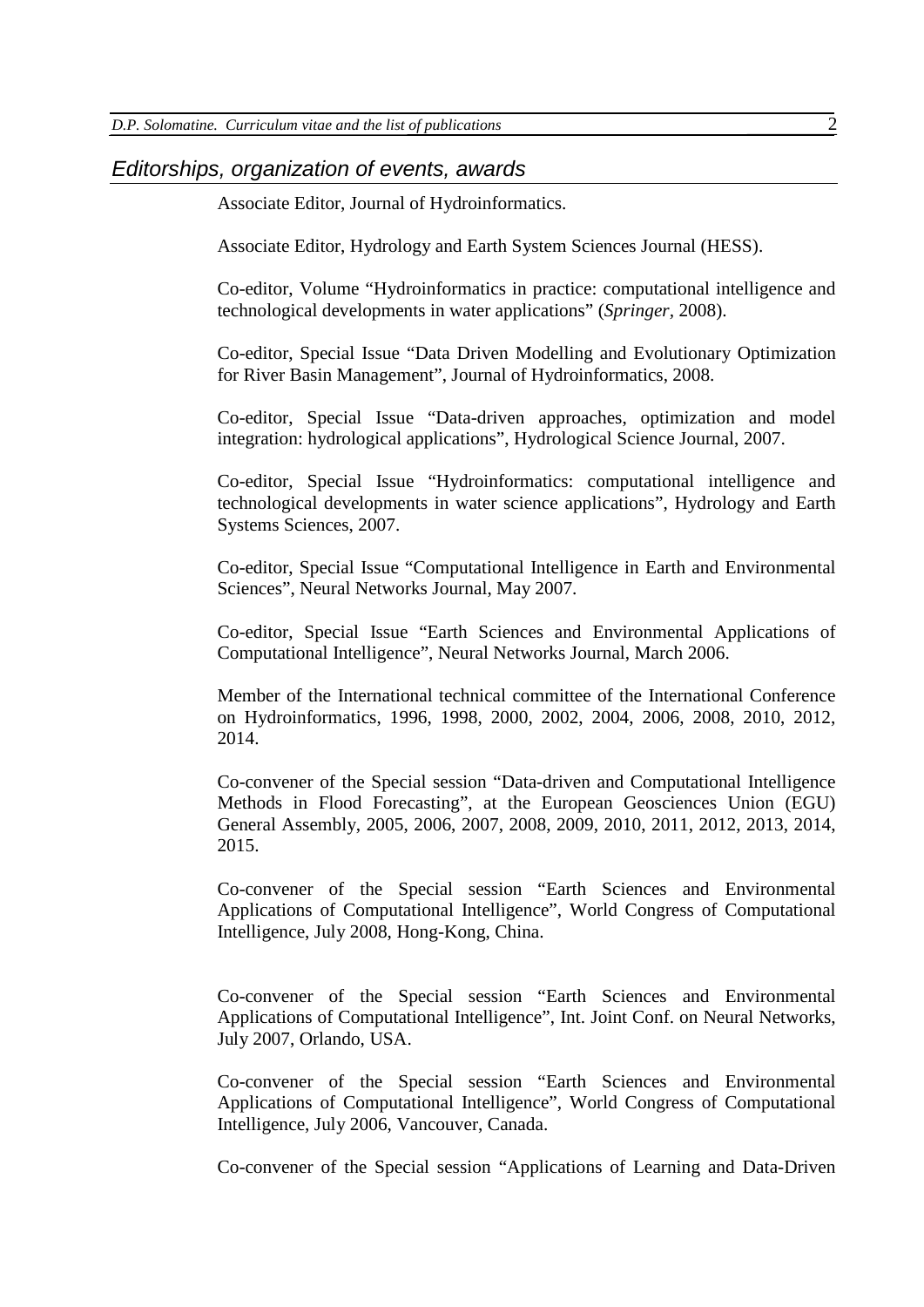Methods to Earth Sciences and Climate Modeling", International Joint Conference on Neural Networks, July 2005, Montreal, Canada.

Organiser of the Symposium "Computational intelligence in water and environment", IEEE Computational Intelligence Society (Benelux Chapter) and the Belgian-Dutch Society of Ecological Modelling, December 2006, Delft.

Organiser of the Symposium "Data-driven methods in civil engineering", Delft Cluster Research Programme, April 2002, Delft.

Reviewer of international peer-reviewed journals: Journal of Hydroinformatics, Hydrological Sciences Journal, Hydrological Processes, Journal of Hydrology, Advances in Water Resources, Computers & Geosciences, Environmental Modelling & Software, Neurocomputing, Water Resources, Water Resources Management, Water Resources Research, ASCE Journal of Water Resources Planning and Management, and others.

Reviewer of the research proposals for the Dutch Foundation of Applied Sciences (STW) and Danish Ministry for Foreign Affairs.

"Groundwater Science and Engineering Award" for the co-authored paper at the International Symposium on Groundwater, May 2000, Saitama, Japan.

Fellowships of the State Committee of Science and Technology for visiting the International Institute for Applied Systems Analysis, Vienna, Austria, 1984, 1985.

Honorary Diploma of the State Committee of Science and Technology "Best in Profession", 1982.

Honorary Diplomas at the School Olympiads in mathematics and physics at Moscow University and Moscow Institute of Physics and Technology, 1972-1973.

### *Professional affiliations*

Chairman, Sub-division on Hydroinformatics, European Geosciences Union.

Member of the IEEE Computational Intelligence Society.

Member of the International Association of Hydraulic Research and Engineering (IAHR).

Member of the International Neural Networks Society, SIG "Computational intelligence in earth and environmental sciences".

### *PhD Students Supervision*

Slavco Velickov. Supervisor. Defended in May 2005. Biswa Bhattacharya. Supervisor. Defended in May 2006.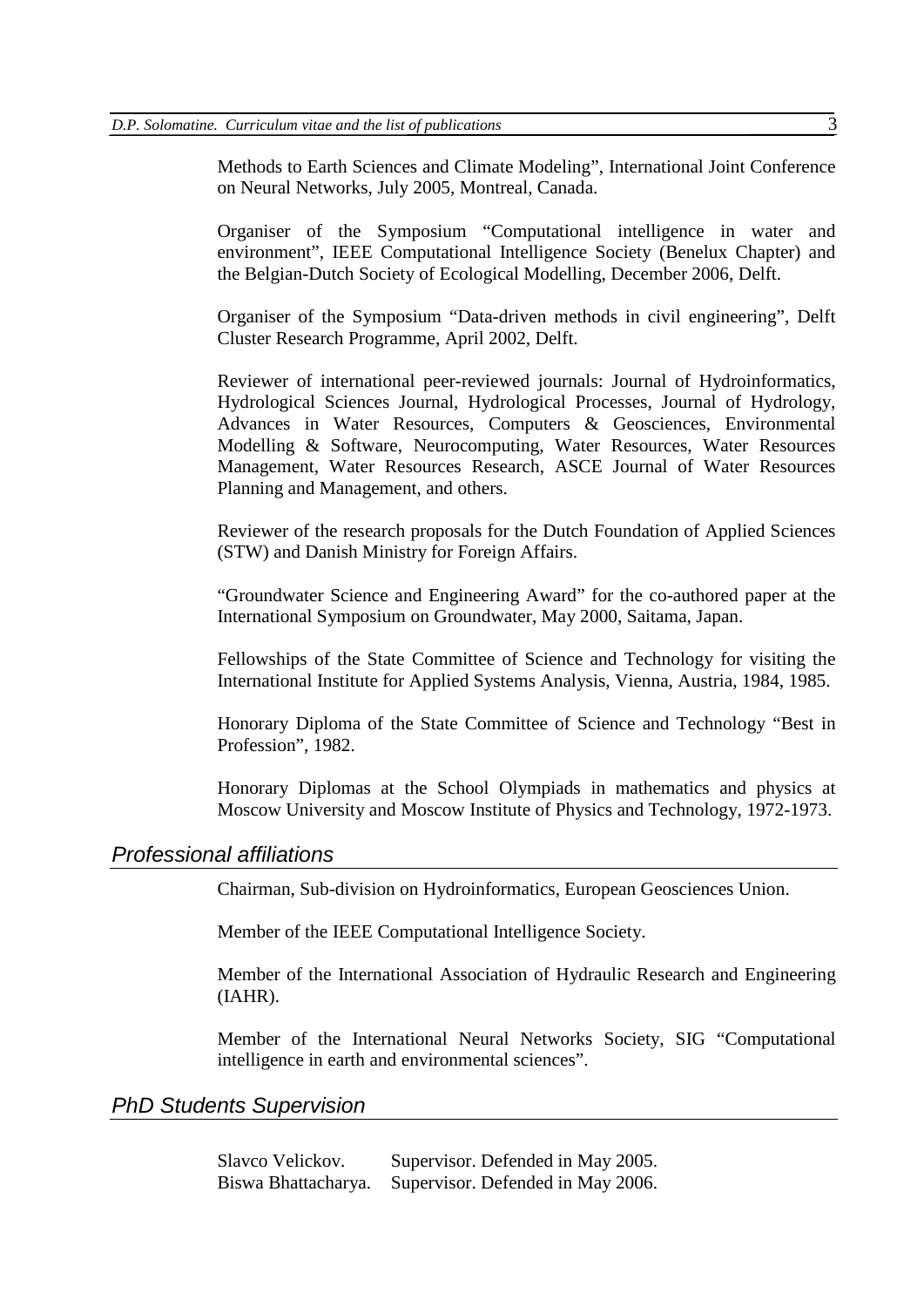| Supervisor and co-promoter. Defended in 2009.    |
|--------------------------------------------------|
| Supervisor and promoter. Defended in 2009.       |
| Co-supervisor and co-promoter. Defended in 2012. |
| Supervisor and promoter. Defended in 2012.       |
| Promoter. Planned completion 2014.               |
| Promoter. Planned completion 2015.               |
| Co-Promoter. Planned completion 2015.            |
| Promoter. Planned completion 2015.               |
|                                                  |

### *MSc Students Supervision*

1980 – supervision of 50+ Masters students.

### *Experience record*

1990- International Institute for Infrastructural, Hydraulic and Environmental Engineering (IHE), currently UNESCO-IHE Institute for Water Education, Delft, The Netherlands Description of work: Professor in Hydroinformatics, Head of Core (Chair).

Research in hydroinformatics, computational intelligence, software engineering, information technology, computer sciences and optimization; information systems and knowledge management. Lecturing in Masters and PhD Programmes. Participation in training and capacity building projects abroad.

*Research and development projects:*

EU research project "Integrated flood risk analysis and management methodologies (FLOODsite)" (2004-2008), Task project manager and principal researcher (managed turnover  $\text{£}450000$ )

Delft Cluster project "Safety from flooding (veiligheid tegen overstromen)" (2005-2009), Workpackage project manager and principal researcher (managed turnover  $\text{£}400000$ 

Delft Cluster project "Data mining, knowledge discovery and data-driven modelling, with applications in civil engineering" (2000-2003), project manager and principal researcher (managed turnover  $\epsilon$ 800 000)

Delft Cluster project "Communities of Practice" (2000-2002)

STOWA (Dutch Foundation for applied research in water management) project "Use of neural networks and fuzzy logic for water management", 1999-2002.

Dutch Ministry of Public Works project "Investigation of applicability of data mining techniques for predicting surge water levels" (1999)

EU project "Electronic market and trading of modelling services and assets for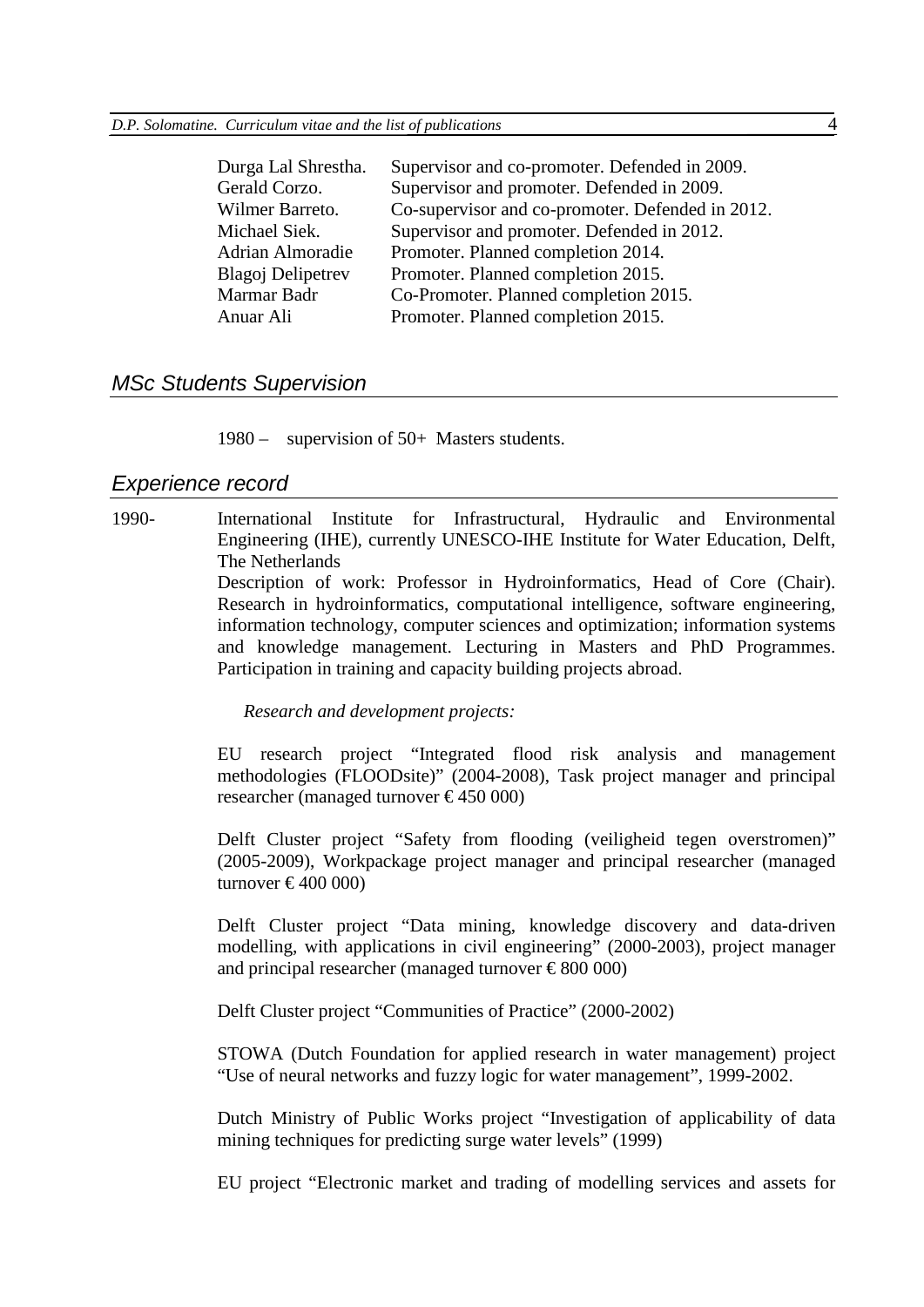engineering small and medium enterprises and institutes (ELTRAMOS)", 1998- 2000.

EU project "Telematics assisted handling of flood emergencies in urban areas (TELEFLEUR)", 1998-2000.

Staring Centrum (Institute for research in rural areas, Dutch Ministry of agriculture, Nature Management and Fisheries) project "Computer-supported water management (COW)", 1998-1999.

Several research projects supported by the internal research fund of UNESCO-IHE  $(2001-).$ 

*Missions abroad since 1994:*

Lecturing in short courses in Colombia (2009, 2015), China (2014), Iran (2008), Brazil and Paraguay (2007).

Acquisition mission to Chinese Universities and Water Boards, 6 cities, June 2006.

Final evaluation of the Technical Assistance component of the National Hydrology Information System Project (World Bank project). Mission to eight Indian states, February – March 2003.

Capacity building two-week mission to Indonesia: improving the teaching programme, management information process, databases and network facilities in the Bipowered/Sp-1 training programme of the Ministry of Public Works in Bandung, November 1999.

Organization of and lecturing in the seminar "Information technology and modelling of water related assets" in the framework of the UNDP Aral Sea Programme, Uzbekistan, 1995.

Feasibility study 3-week mission to Kazakhstan, Uzbekistan and Turkmenistan in the framework of UNDP Aral Sea Program, November - December 1994.

- 1989 1990 Delft University of Technology, Faculty of Mathematics and Informatics Description of work: research fellow; participation in research and development projects in the interests of the Dutch Ministry of Environment, European Community and European Space Agency.
- 1988 1989 Research and development company I.V.K. (Member of Board), Moscow, Russia (part-time). Description of work: member of board, system analyst, project manager, consultant; participation in system integration and software related projects for various organizations, including Hewlett-Packard and Montedison.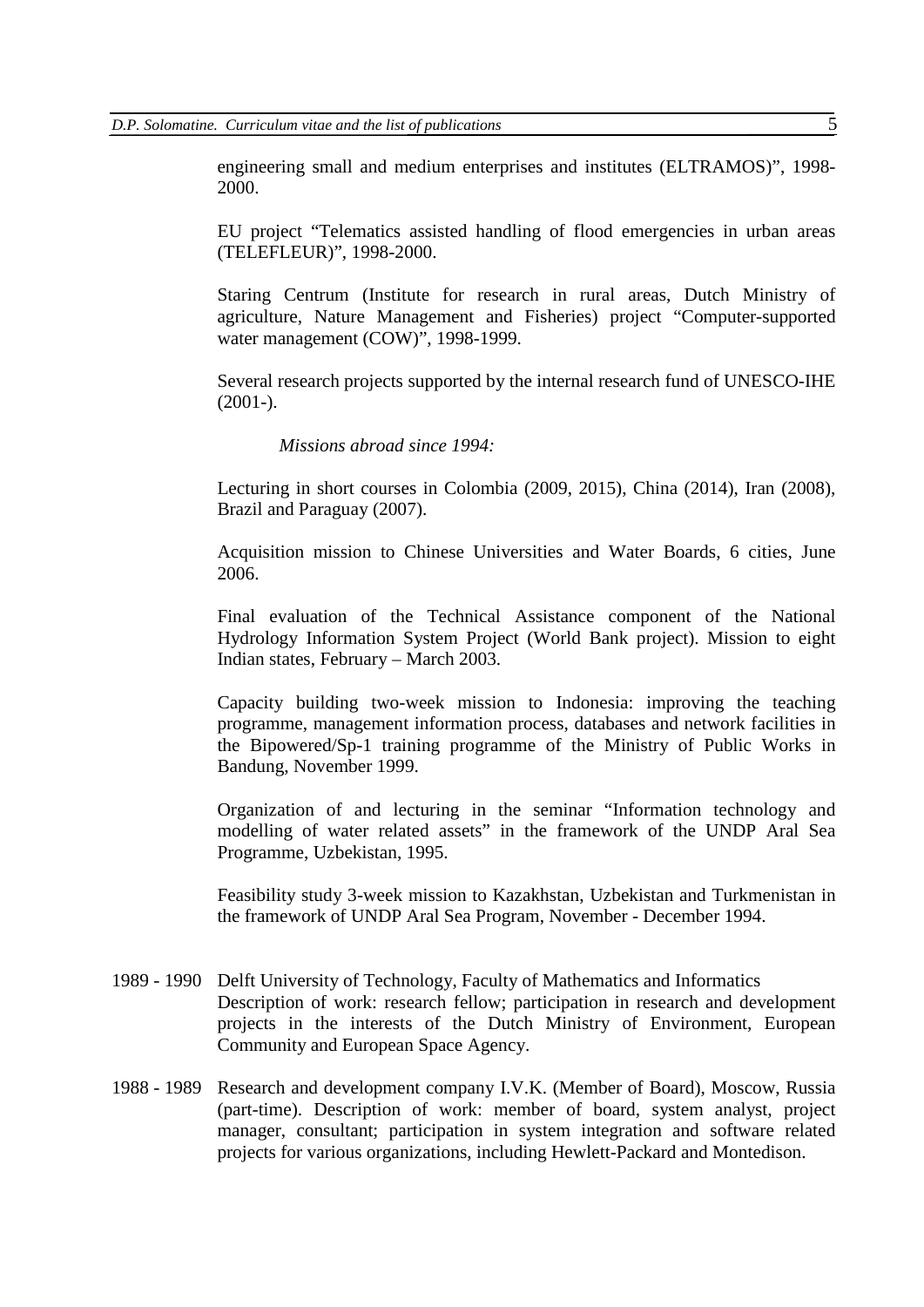- 1979 1989 Institute for Systems Studies, Russian Academy of Sciences, Moscow, Russia. Description of work: engineer, junior researcher, senior researcher (since 1986) in the Department of management and informatisation. Research and development in modelling, systems sciences, decision support. Participation in projects of the Council of Ministers, State Committee of Science and Technology and Moscow municipality aimed at development of MIS and decision support systems for management at regional and national level.
- 1974 1979 Research assistant, computer programmer at the Faculty.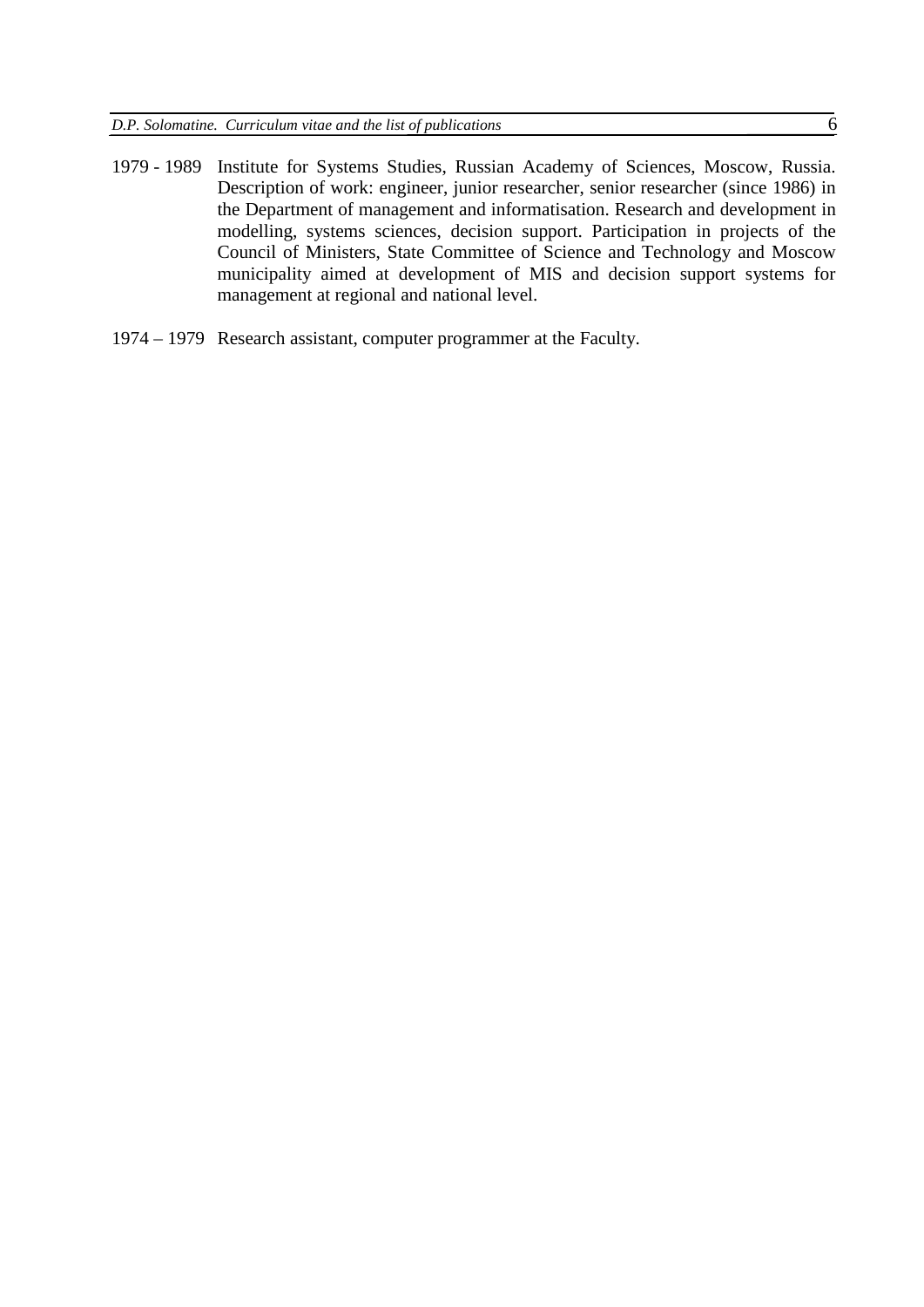## **LIST OF PUBLICATIONS (200+)**

### **Books**

D.P. Solomatine *Mathematical and program realization of interactive structural modelling system*. VNIISI, Russian Academy of Sciences, Moscow, 1982 (in Russian).

### **PhD Thesis**

D.P. Solomatine *Development and application of the interactive system for structural modelling in management*. PhD Thesis, Institute for Systems Studies, Russian Academy of Sciences, Moscow, 1984 (in Russian).

### **Edited volumes, special journal issues**

- 1. *Practical Hydroinformatics: computational intelligence and technological developments in water applications*, Edited Volume by *Springer* (B. Abrahart, L. See, D.P. Solomatine, eds.), 2008.
- 2. *Uncertainty in flood risk management*. Special Issue of the *J. River Basin Management*, 2008, vol. 6(2) (J. Hall, D.P. Solomatine, eds).
- 3. *Data Driven Modelling and Evolutionary Optimization for River Basin Management*. Special Issue of the *Journal of Hydroinformatics,* 2008, vol 10(1) (A. Ostfeld, D.P. Solomatine, eds).
- 4. *Hydroinformatics: computational intelligence and technological developments in hydrologic applications*. Special Issue of the *Hydrological Sciences Journal,* 2007 (B. Abrahart, L. See, D.P. Solomatine, E. Toth, eds).
- 5. *Data-driven approaches, optimization and model integration: hydrological applications*, Special Issue of the *Hydrology and Earth Systems Sciences,* 2007 (B. Abrahart, L. See, D.P. Solomatine, E. Toth, eds).
- 6. *Computational Intelligence in Earth and Environmental Sciences*. Special Issue of the *Neural Networks Journal*, 2007, vol. 20(4), (V. Cherkassky, W. Hsieh, V. Krasnopolsky, D.P. Solomatine, J. Valdes, eds.).
- 7. *Earth Sciences and Environmental Applications of Computational Intelligence*. Special Issue of the *Neural Networks Journal*, 2006, vol. 19(2), (V. Cherkassky, V. Krasnopolsky, D.P. Solomatine, J. Valdes, eds.).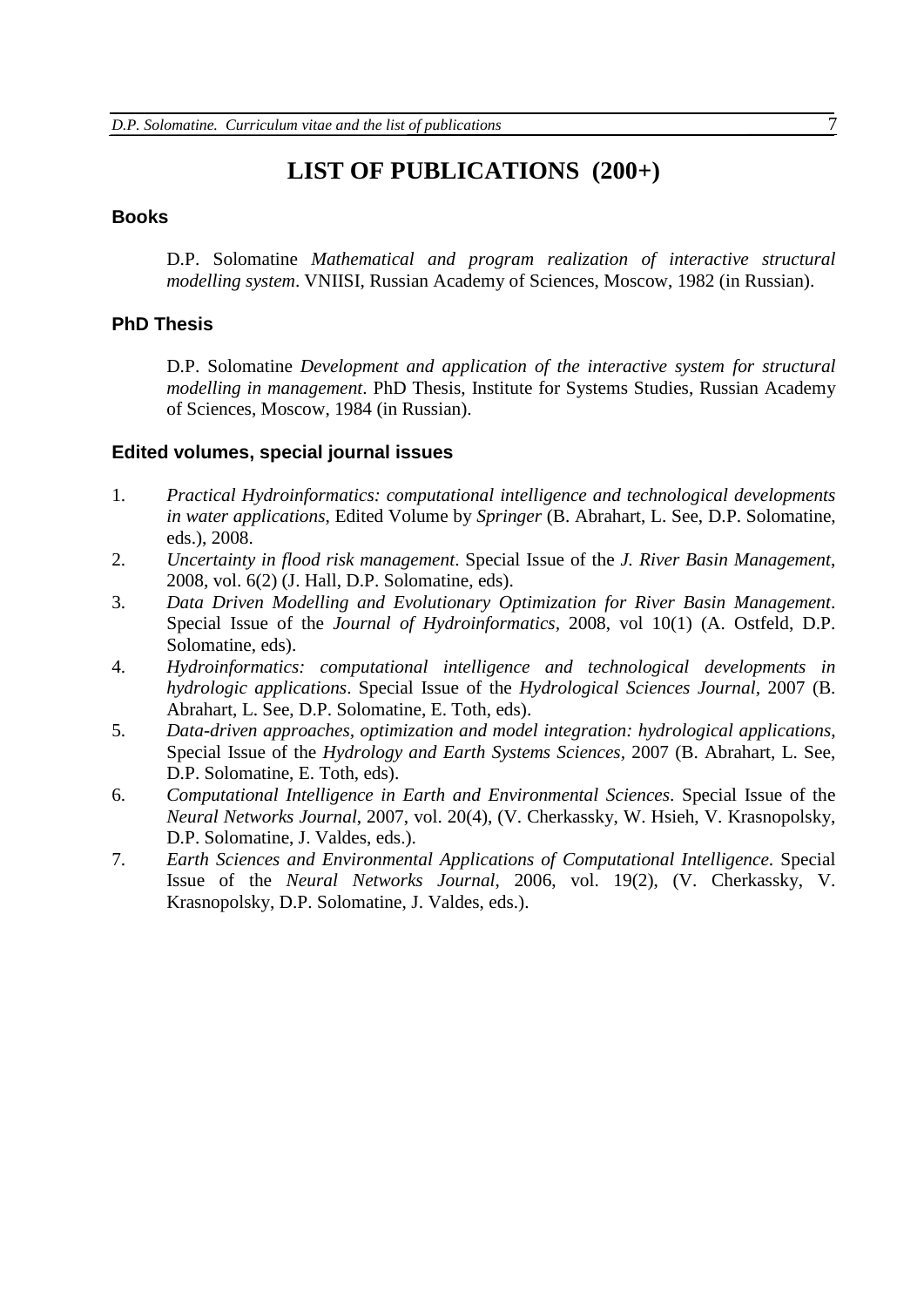### **Papers in peer-reviewed journals ( 81 + submitted)**

- 1. Mazzoleni, M., Alfonso, L., Chacon-Hurtado, J., Solomatine, D. (2015). Assimilating uncertain, dynamic and intermittent streamflow observations in hydrological models. *Adv. in Water Res.*, 83, 323-339 (Online on September 1, 2015). doi:10.1016/j.advwatres.2015.07.004.
- 2. M. Mukolwe, K. Yan, G. Di Baldassarre, D.P. Solomatine (2015). Testing new sources of topographic data for flood propagation modelling under structural, parameter and observation uncertainty. *Hydrol. Sci. J.* doi: 10.1080/02626667.2015.1019507.
- 3. N. Dogulu, P. López López, D. P. Solomatine, A. H. Weerts, and D. L. Shrestha (2015). Estimation of predictive hydrologic uncertainty using quantile regression and UNEEC methods and their comparison on contrasting catchments, *Hydrol. Earth Syst. Sci.,* 19, 3181-3201. doi:10.5194/hess-19-3181-2015.
- 4. Y.A. Bayissa, S.A. Moges, Y. Xuan, S.J. van Andel, S. Maskey, D.P. Solomatine, A. van Griensven, T. Tadesse (2015). Spatio-temporal assessment of meteorological drought under the influence of varying record length: the case of Upper Blue Nile Basin, Ethiopia, *Hydrological Sci. J.*, doi:10.1080/02626667.2015.1032291.
- 5. K. Yan, G. Di Baldassarre, D.P. Solomatine, G. J-P. Schumann (2015). A review of lowcost space-borne data for hydraulic modelling: topography, flood extent and water level. *Hydrological Processes*. doi:10.1002/hyp.10449.
- 6. H.R. Maier, Z. Kapelan, J. Kasprzyk, J. Kollat, L.S. Matott, M.C. Cunha, G.C. Dandy, M.S. Gibbs, E. Keedwell, A. Marchi, A. Ostfeld, D. Savic, D.P. Solomatine, J.A. Vrugt, A.C. Zecchin, B.S. Minsker, E.J. Barbour, G. Kuczera, F. Pasha, A. Castelletti, M. Giuliani, P.M. Reed (2014). Evolutionary algorithms and other metaheuristics in water resources: Current status, research challenges and future directions, *Environmental Modelling & Software*, 62, 271-299 (doi:10.1016/j.envsoft.2014.09.013).
- 7. López López, P.; Verkade, J. S.; Weerts, A. H.; Solomatine, D. P. (2014). Alternative configurations of quantile regression for estimating predictive uncertainty in water level forecasts for the upper Severn River: a comparison. *Hydrol. Earth Syst. Sci*., 18 (9), 3411-3428. doi:10.5194/hess-18-3411-2014.
- 8. Shrestha, D.L., Kayastha, N., Solomatine, D., Price, R. (2014). Encapsulation of parametric uncertainty statistics by various predictive machine learning models: MLUE method. *J Hydroinformatics*, 16 (1), 95-113.
- 9. Nasseri, M., Zahraie, B., Ajami, N.K., Solomatine, D.P. (2014). Monthly water balance modeling: Probabilistic, possibilistic and hybrid methods for model combination and ensemble simulation. *Journal of Hydrology*, 511, 675-691.
- 10. Delipetrev B., Jonoski A., Solomatine D.P. (2014). Development of a web application for water resources based on open source software, *Computers & Geosciences*, 62, 35-42.
- 11. A. Md Ali, G. Di Baldassarre & D. P. Solomatine (2014): Testing different cross-section spacing in 1D hydraulic modelling: A case study on Johor River, Malaysia, *Hydrol. Sci. J.*, doi: 10.1080/02626667.2014.889297.
- 12. Mukolwe, M. M., Di Baldassarre, G., Werner, M. G. F., & Solomatine, D. P. (2014). Flood modelling: parameterisation and inflow uncertainty. *Proceedings of the ICE - Water Management*, 167, 51-60.
- 13. K. Yan, G. Di Baldassarre, D.P. Solomatine (2013). Exploring the potential of SRTM topographic data for flood inundation modelling under uncertainty. *J. Hydroinformatics*, 15(3), 849–861. doi: 10.2166/hydro.2013.137.
- 14. Kayastha. N., Ye, J., Fenicia, F., Kuzmin, V. and Solomatine, D. P. (2013). Fuzzy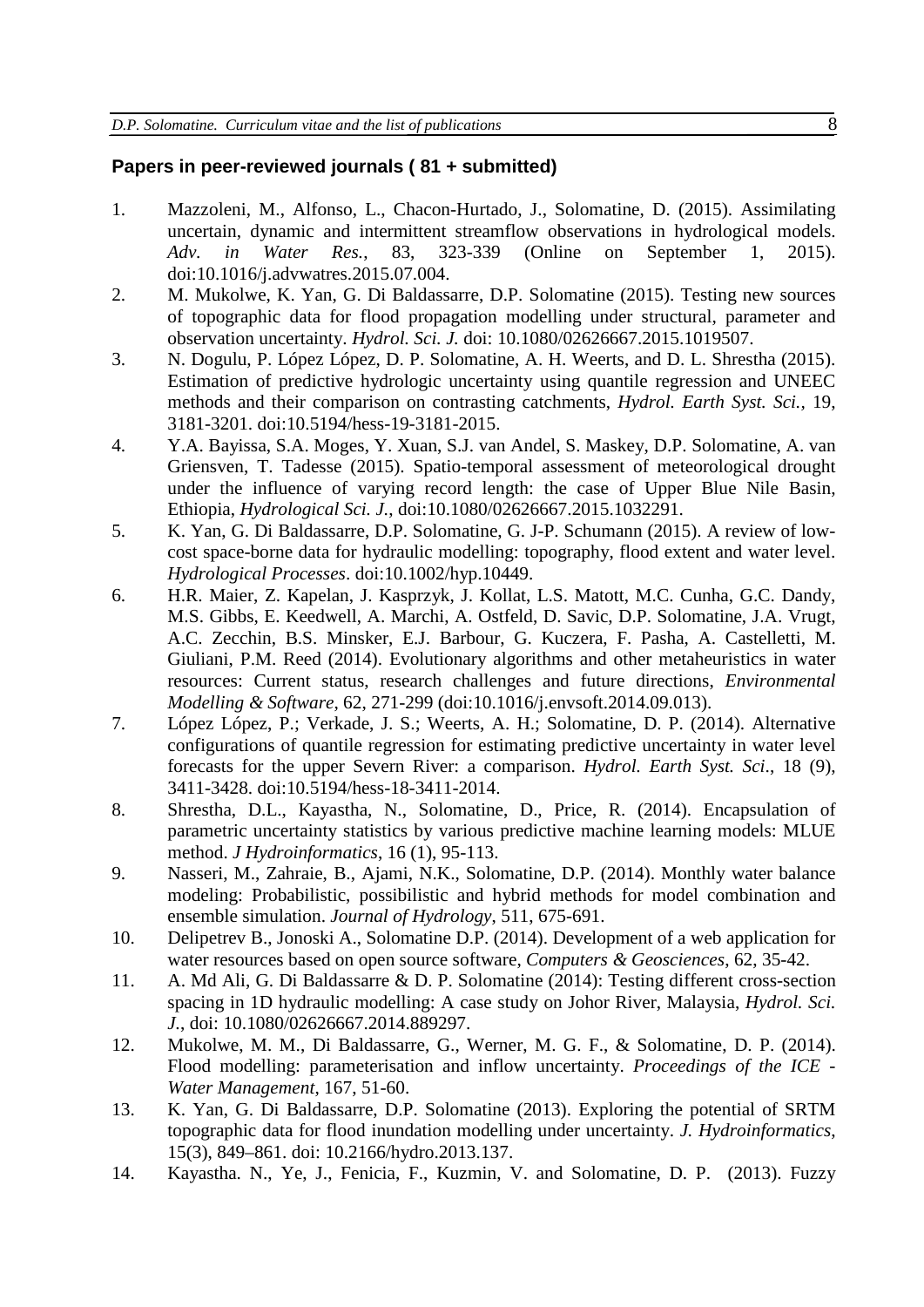committees of specialized rainfall-runoff models: further enhancements and tests. *Hydrol. Earth Syst. Sci*., 17, 4441-4451, doi:10.5194/hess-17-4441-2013.

- 15. M. Nasseri, B. Zahraie, A. Ansari and D. P. Solomatine (2013). Uncertainty assessment of monthly water balance models based on Incremental Modified Fuzzy Extension Principle method. *J. Hydroinformatics*, 15(4), 1340–1360, doi: 10.2166/hydro.2013.159.
- 16. Almoradie A., Jonoski A., Popescu I. and Solomatine D. (2013) Web-based access to water-related data using OGC WaterML 2.0. *Int. J. of Advanced Computer Science and Applications*, EnviroGRIDS Special Issue on "Building a Regional Observation System in the Black Sea Catchment", pp. 83-89 (doi: 10.14569/SpecialIssue.2013.030310).
- 17. Almoradie, A., Jonoski, A., Stoica, F., Solomatine, D.P., Popescu, I. (2013). Web-based flood information system: case study of Somesul-Mare, Romania, *J. Environmental Engineering and Management*, 12(5), 1065-1070.
- 18. V. Moya Quiroga, I. Popescu, D.P. Solomatine, L. Bociort (2013). Cloud and cluster computing in uncertainty analysis of integrated flood models. *J. Hydroinformatics*, 15(1), 55-69, online on 18 July 2012, doi:10.2166/hydro.2012.017.
- 19. P. D. T. Van, I. Popescu, A. van Griensven, D. P. Solomatine, N. H. Trung, and A. Green (2012). A study of the climate change impacts on fluvial flood propagation in the Vietnamese Mekong Delta. *Hydrol. Earth Syst. Sci*., 16, 4637–4649, doi:10.5194/hess-16-4637-2012.
- 20. Maa L., Kang S., Xuan Y., Sua X., Solomatine D.P. (2012). Analysis and simulation of the influencing factors on regional water use based on information entropy. *Water Policy*, 14, 1033–1046, doi: 10.2166/wp.2012.066.
- 21. R. J. Abrahart, F. Anctil, P. Coulibaly, C. W. Dawson, N. J. Mount, L. M. See, A. Y. Shamseldin, D. P. Solomatine, E. Toth, R. L. Wilby (2012). Two decades of anarchy? Emerging themes and outstanding challenges for neural network river forecasting. *Progress in Physical Geography*, 36(4), 480-513, online on July 2012, doi: 10.1177/0309133312444943.
- 22. Bhattacharya, B., van Kessel, T. and Solomatine, D.P. (2012). Spatio-temporal prediction of suspended sediment concentration in the coastal zone using artificial neural network and a numerical model. *J. of Hydroinformatics,* 14(3), 574-594.
- 23. Gichamo Z., G., Popescu, I., Jonoski, A., Solomatine, D.P. (2012). River Cross Section Extraction from ASTER Global DEM for Flood Modeling, *Environmental Modelling & Software*, 31(5), 37-46.
- 24. Di Baldassarre, G., Elshamy, M., van Griensven, A., Soliman, E., Kigobe, M., Ndomba, P., Mutemi, J., Mutua, F., Moges, S., Xuan, J.-Q., Solomatine, D. & Uhlenbrook, S. (2011). Future hydrology and climate in the River Nile basin: a review. *Hydrol. Sci. J.* 56(2), 199-211.
- 25. Siek, M.B. and Solomatine, D.P. Real-time Data Assimilation for Chaotic Storm Surge Model Using NARX Neural Network (2011). *Journal of Coastal Research*, SI 64, 1184- 1188.
- 26. Siek, M.B. and Solomatine, D.P. Optimized Dynamic Ensembles of Multiple Chaotic Models in Predicting Storm Surges. *Journal of Coastal Research*, SI 64, 1189-1194, 2011.
- 27. M. Siek and D. P. Solomatine. Nonlinear chaotic model for predicting storm surges. *Nonlinear Processes in Geophysics*, 17, 405–420, 2010.
- 28. K. Hassaballah, A. Jonoski, I. Popescu, D.P. Solomatine. Model-Based Optimization of Downstream Impact During Filling of a New Reservoir: Case Study of Mandaya/Roseires Reservoirs on the Blue Nile River. *Water Resources Management*,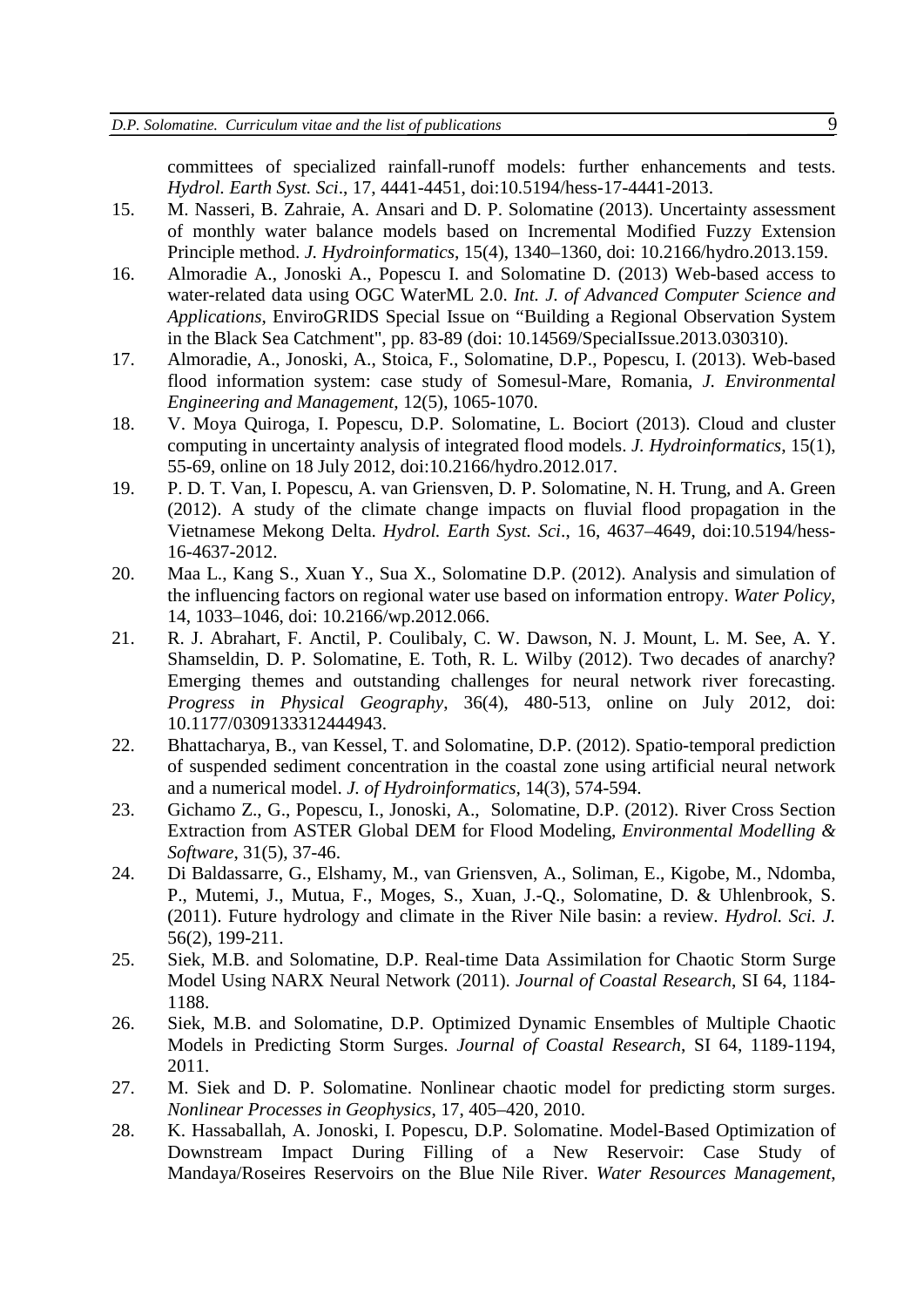DOI: 10.1007/s11269-011-9917-8, 2011.

- 29. Jung, N. C., Popescu, I., Price R. K., Solomatine, D., Kelderman, P., Shin, J.K. (2011), The use of the A.G.P. test for determining the phytoplankton production and distribution in the thermally stratified reservoirs: The case of the Yongdam reservoir in Korea. J. of Environmental Engineering and Management, 10 (11), 1647-1657.
- 30. A. Elshorbagy, G. Corzo, S. Srinivasulu, and D.P. Solomatine. Experimental investigation of the predictive capabilities of data driven modeling techniques in hydrology - Part 1: Concepts and methodology. *Hydrol. Earth Syst. Sci.*, 14, 1931–1941, 2010.
- 31. A. Elshorbagy, G. Corzo, S. Srinivasulu, and D.P. Solomatine. Experimental investigation of the predictive capabilities of data driven modeling techniques in hydrology - Part 2: Application. *Hydrol. Earth Syst. Sci.*, 14, 1943–1961, 2010.
- 32. W. Barreto, Z. Vojinovic, R.K. Price, D.P. Solomatine. A multi-objective evolutionary approach to rehabilitation of urban drainage systems. *ASCE Journal of Water Resources Planning and Management*, 2010, doi: 10.1061/(ASCE)WR.1943-5452.0000070.
- 33. L. Alfonso, A. Jonoski, D.P. Solomatine. Multi-objective optimisation of operational responses for contaminant flushing in water distribution networks. *ASCE Journal of Water Resources Planning and Management*, 136 (1), 2010, 48-58, doi: 10.1061/(ASCE)0733-9496(2010)136:1(48).
- 34. Jung, N.C, Popescu, I., Kelderman, P., Solomatine, D.P. and Price, R.K. Application of model trees and other machine learning techniques for algal growth prediction in Yongdam reservoir, Republic of Korea. *J. of Hydroinformatics*, 12(3), 2010, 262–274, doi:10.2166/hydro.2009.004.
- 35. A. Zamani, A. Azimian, A. Heemink, D.P. Solomatine. Non-linear wave data assimilation with an ANN-type wind-wave model and Ensemble Kalman Filter (EnKF). *Applied Mathematical Modelling* (2009), doi:10.1016/j.apm.2009.10.013.
- 36. G. Corzo, D. Solomatine, Hidayat, M. de Wit, M. Werner, S. Uhlenbrook, and R. Price. Combining semi-distributed process-based and data-driven models in flow simulation: a case study of the Meuse river basin. *Hydrol. Earth Syst. Sci.*, 13, 1619–1634, 2009.
- 37. D. L. Shrestha, N. Kayastha, and D. P. Solomatine. A novel approach to parameter uncertainty analysis of hydrological models using neural networks. *Hydrol. Earth Syst. Sci.*, 13, 1235–1248, 2009.
- 38. D.P. Solomatine, D.L. Shrestha. A novel method to estimate model uncertainty using machine learning techniques. *Water Resources Res*. 45, W00B11, doi:10.1029/2008WR006839, 2009.
- 39. A. Zamani, A. Heemink, A. Azimian, D.P. Solomatine. Wave height prediction at Caspian Sea using data driven model and ensemble based data assimilation methods, *J. Hydroinformatics*, 2009, 11(2), 154–164.
- 40. A. Zamani, D.P. Solomatine, A. Azimian, A. Heemink. Learning from data for wind– wave forecasting. *Ocean Engineering*, 2008, 35(10), 953-962.
- 41. J. Hall, D.P. Solomatine. A framework for uncertainty analysis in flood risk management decisions. *J. River Basin Management*, 2008, 6(2), 85-98.
- 42. D.L. Shrestha, D.P. Solomatine. Data-driven approaches for estimating uncertainty in rainfall-runoff modelling. *J. River Basin Management*, 2008, 6(2), 109-122.
- 43. D.P. Solomatine and A. Ostfeld. Data-driven modelling: some past experiences and new approaches. *J of Hydroinformatics*, 2008, 10(1), 3-22.
- 44. W. Nishida, D.P. Solomatine, M. Noguchi and S. Suzuki. Model parameter estimation by global optimization algorithm ACCO complemented by an ANN-based error estimator.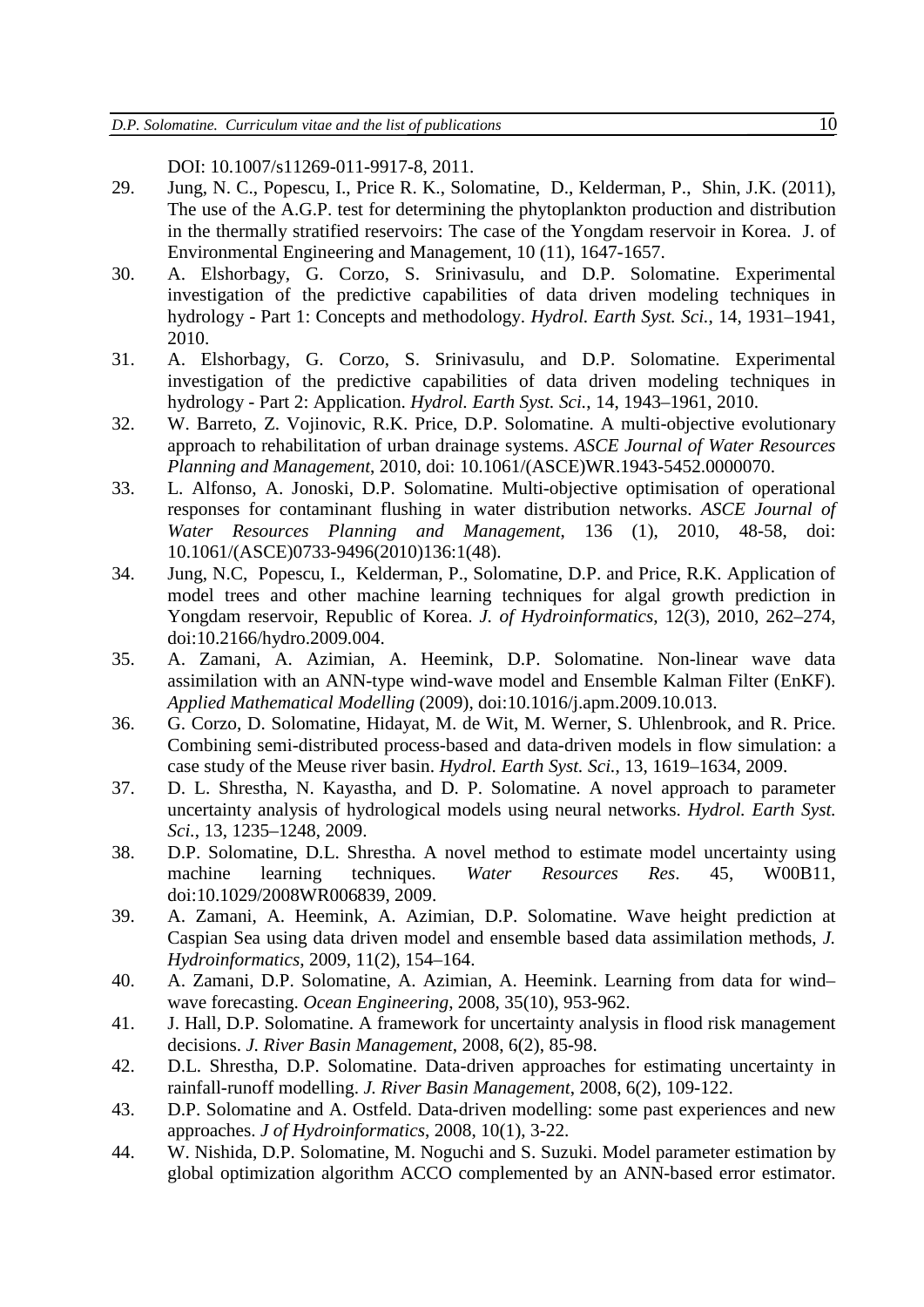*JSCE Ann. J. of Hydraulic Engineering*, 52, 2008, 1411-1416 (in Japanese).

- 45. Fenicia, F., Solomatine, D. P., Savenije, H. H. G. and Matgen, P. Soft combination of local models in a multi-objective framework. *Hydrol. Earth Syst. Sci.,* 11, 1797-1809, Special Issue "Data-driven approaches, optimization and model integration: hydrological applications", R. Abrahart, L. See, D. Solomatine, and E. Toth (eds.), 2007.
- 46. G. Corzo and D.P. Solomatine. Baseflow separation techniques for modular artificial neural network modelling in flow forecasting. *Hydrological Sciences J.*, 2007, 52(3), 491-507.
- 47. L. See, D.P. Solomatine, R. Abrahart, and E. Toth. Hydroinformatics: computational intelligence and technological developments in water science applications. *Hydrological Sciences J*., 2007, 52(3), 391-396.
- 48. G. Corzo and D.P. Solomatine. Knowledge-based modularization and global optimization of artificial neural network models in hydrological forecasting. *Neural Networks,* 2007, 20, 528–536.
- 49. D.P. Solomatine, M. Maskey, D.L. Shrestha. Instance-based learning compared to other data-driven methods in hydrologic forecasting. *Hydrological Processes,* 2008, 22, 275 – 287 (first published online: 24-July, 2007).
- 50. Bhattacharya, B., Price, R.K., and D.P. Solomatine. A machine learning approach to modelling sediment transport, *ASCE J. of Hydraulic Engineering,* 2007, 133(4), 440-450*.*
- 51. Vojinovic, Z.; Solomatine, D. and Price, R. K. Dynamic least-cost optimization of waste water systems remedial works requirements. *Water, Science and Technology*, 2006, 54(6- 7), 467-475.
- 52. D.L. Shrestha, D.P. Solomatine. Experiments with AdaBoost.RT, an Improved Boosting Scheme for Regression. *Neural Computation,* 2006, 17, 1678-1710.
- 53. D.L. Shrestha, D.P. Solomatine. Machine learning approaches for estimation of prediction interval for the model output. *Neural Networks J.*, 2006, 19(2), 225-235.
- 54. D.P. Solomatine, M.B. Siek. Modular learning models in forecasting natural phenomena. *Neural Networks J.*, 2006, 19(2), 215-224.
- 55. B. Bhattacharya, D.P. Solomatine. Machine learning in sedimentation modeling. *Neural Networks J.*, 2006, 19(2), 208-214.
- 56. B. Bhattacharya, D.P. Solomatine. Machine learning in soil classification. *Neural Networks J.*, 2006, 19(2), 186-195.
- 57. V. Cherkassky, V. Krasnopolsky, D.P. Solomatine, J. Valdes. Computational Intelligence in Earth Sciences and Environmental Applications: Issues and Challenges. *Neural Networks J.*, 2006, 19(2), 113-121.
- 58. B. Bhattacharya, R.K. Price and D.P. Solomatine. Data-driven modelling in context to sediment transport. *Journal of Physics and Chemistry of the Earth*, Parts A/B/C, 30 (4-5), 2005, 297-302.
- 59. W. Nishida, M. Noguchi, D.P. Solomatine. Study on Numerical Prediction of Tidal Current using Forecasted Weather Data. *JSCE Ann. J. of Hydraulic Engineering*, 2005, 49(2), 1279-1284 (in Japanese).
- 60. B. Bhattacharya and D.P. Solomatine. Neural networks and M5 model trees in modelling water level-discharge relationship. *Neurocomputing*, 63, 2005, 381-396.
- 61. A.H. Lobbrecht, Y. Dibike and D.P. Solomatine. Artificial Neural Networks and Fuzzy Systems in Model Based Control of the Overwaard Polder. *ASCE Journal of Water Resources Planning and Management*, 131(2), 2005, 135-145.
- 62. D.P. Solomatine and Y. Xue. M5 model trees compared to neural networks: application to flood forecasting in the upper reach of the Huai River in China. *ASCE Journal of*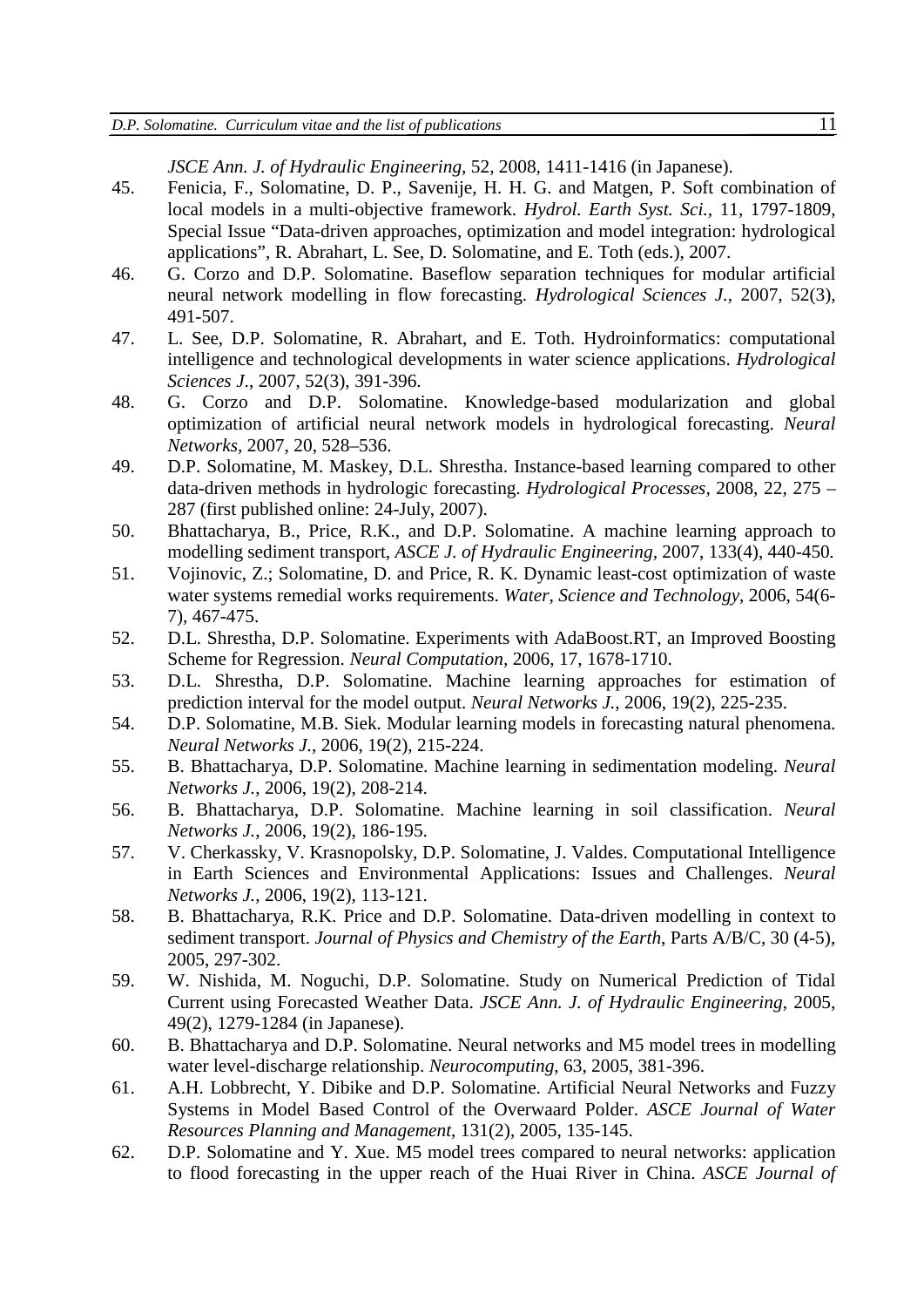*Hydrologic Engineering*, 9(6), 2004, 491-501.

- 63. W. Nishida, M. Noguchi, H. Matsushita and D.P. Solomatine. A Study on the Application of Genetic Algorithm to Calibration of Water Quality Model. *Ann. J. of Hydraulic Engineering*, 48 (2), 2004, 1321-1326 (in Japanese).
- 64. M. Noguchi, D.P. Solomatine, W. Nishida. Automatic Calibration of Water Quality Simulation Model Using Global Optimization Technique, *Ann. J. of Hydraulic Engineering*, 47 (2), 2003, 1267-1272 (in Japanese).
- 65. B. Bhattacharya, A.H. Lobbrecht, D.P. Solomatine. Neural networks and reinforcement learning in control of water systems. *ASCE Journal of Water Resources Planning and Management*, vol. 129 (6), 2003, 458-465.
- 66. D.P. Solomatine, K.N. Dulal. Model trees as an alternative to neural networks in rainfall– runoff modelling. *Hydrological Sciences Journal*, 48(3), 2003, 399-411.
- 67. A.H. Lobbrecht, D.P. Solomatine. Machine learning in real-time control of water systems. *Urban Water*, 4, 2002, 283-289.
- 68. S. Maskey, A. Jonoski, D.P. Solomatine. Groundwater remediation strategy using global optimization algorithms. *ASCE Journal of Water Resources Planning and Management*, 128 (6), 2002, 431-440.
- 69. Y.B. Dibike, S. Velickov ., D.P. Solomatine and M.B. Abbott. Model induction with support vector machines: introduction and applications. *ASCE Journal of Computing in Civil Engineering*, 15(3), 2001, 208-216.
- 70. Y.B. Dibike and D.P. Solomatine. River Flow Forecasting Using Artificial Neural Networks, *Journal of Physics and Chemistry of the Earth, Part B: Hydrology, Oceans and Atmosphere*, 26(1), 2001, 1-8.
- 71. A.J. Abebe, D.P. Solomatine, R. Venneker. Application of adaptive fuzzy rule-based models for reconstruction of missing precipitation events. *Hydrological Sciences Journal*, 45(3), 2000, 425-436.
- 72. H. Yan, D.P. Solomatine, S. Velickov, M.B. Abbott. Distributed environmental impact assessment using Internet. *Journal of Hydroinformatics*, 1(1). 1999, 59-70.
- 73. D.P. Solomatine, Y. Dibike, N. Kukuric. Automatic calibration of groundwater models using global optimization techniques. *Hydrological Sciences Journal*, 44(6), 1999, 879- 894.
- 74. Y.B. Dibike, D.P. Solomatine, M.B. Abbott. On the encapsulation of numericalhydraulic models in artificial neural network. *Journal of Hydraulic Research*, 2, 1999, 147-161.
- 75. D.P. Solomatine. Two strategies of adaptive cluster covering with descent and their comparison to other algorithms. *Journal of Global Optimization*, 14(1), 1999, 55-78.
- 76. Y. Shen, D.P. Solomatine, H. van den Boogaard. Improving performance of chlorophyll concentration time series simulation with artificial neural networks. *JSCE Annual Journal of Hydraulic Engineering,* 42, 1998, February, 751-756*.*
- 77. D.P. Solomatine. Object orientation in hydraulic modelling architectures. *ASCE Journal of Computing in Civil Engineering*, 10(2), 1996, 125-135.
- 78. M.B. Abbott, D.P. Solomatine, A.W. Minns, A. Verwey, and W. van Nievelt. Education and training in hydroinformatics. *Journal of Hydraulic Research*, 32 (extra issue), 1994, 203-214.
- 79. D.P. Solomatine. PC based tools for building decision support systems: analytical survey. *Achievements and Perspectives (issue 46), Management and Progress of Science and Technology Series, No.8,* Moscow: International Centre for Scientific and Technological Information, 1986 (in Russian).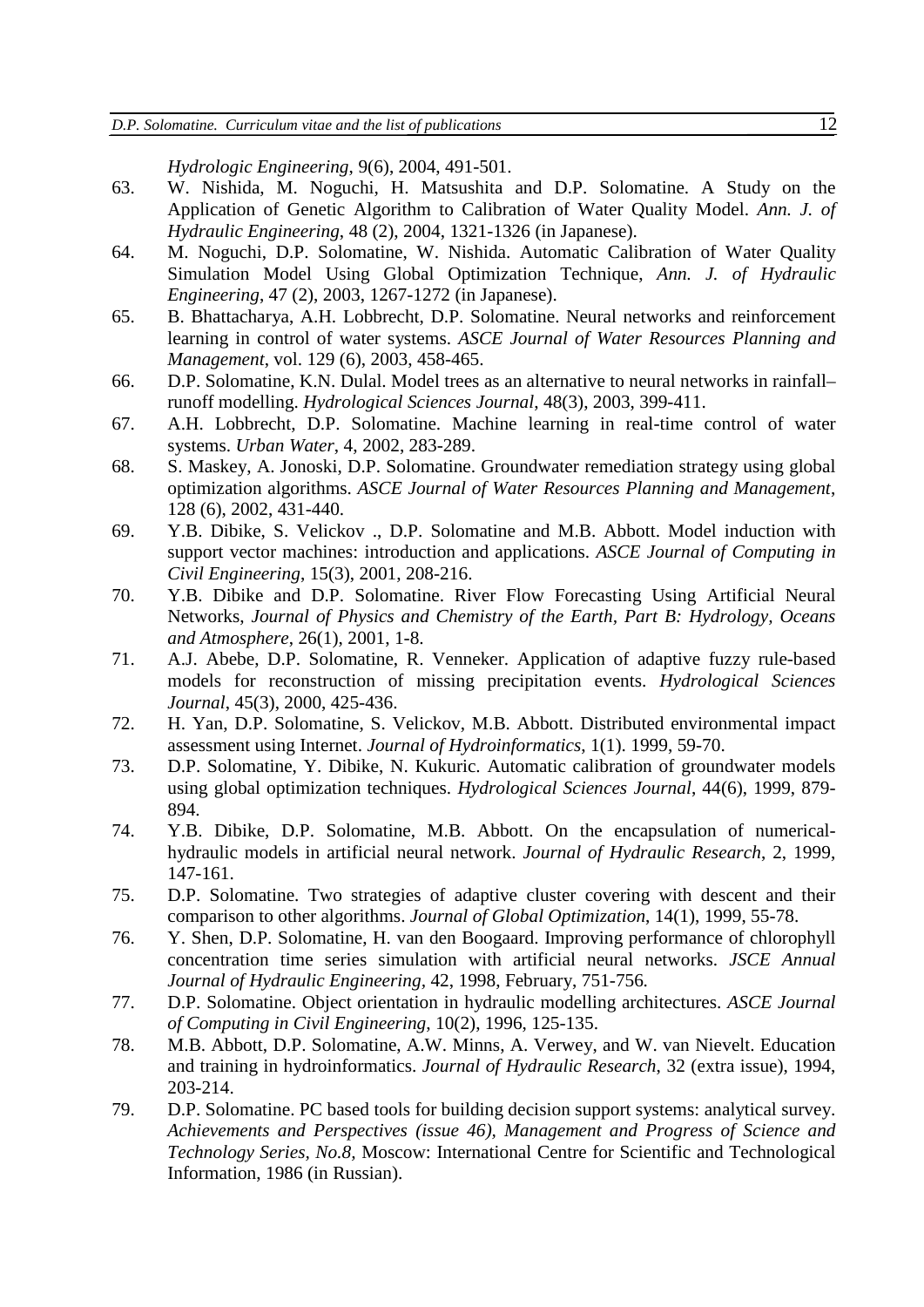- 80. D.P. Solomatine. Application of structural modelling to regional development management. *Achievements and Perspectives (issue 44), Regional Systems Series, No.4,* Moscow: International Centre for Scientific and Technological Information, 1985, 115- 119.
- 81. I.A.Ganin, D.P. Solomatine. Possibilities for formalization of computer models synthesis in management. - *Achievements and Perspectives (issue 42), Management and Progress of Science and Technology Series, No.8* - Moscow: International Centre for Scientific and Technological Information, 1984, 80-89.

Papers in review at peer-reviewed journals

- 82. K. Yan, G. Di Baldassarre, D.P. Solomatine, F. Pappenberger (2015). Flood mapping in data-scarce areas: regional versus physically-based approaches for design flood estimation. *Hydrological Sciences Journal*. (in review).
- 83. B. Bhattacharya, T. van Kessel, J. de Kok, D.P. Solomatine. Fine sediment transport modelling of the Dutch coast by combining numerical and data-driven techniques. *Continental Shelf Research* (submitted).
- 84. Z. Xu, C. Velez, F. Pianosi, D.P. Solomatine (2014). Multi-objective optimization of urban wastewater systems design by progressive improvement of surrogate machine learning models, *Environmental Modelling and Software* (in review).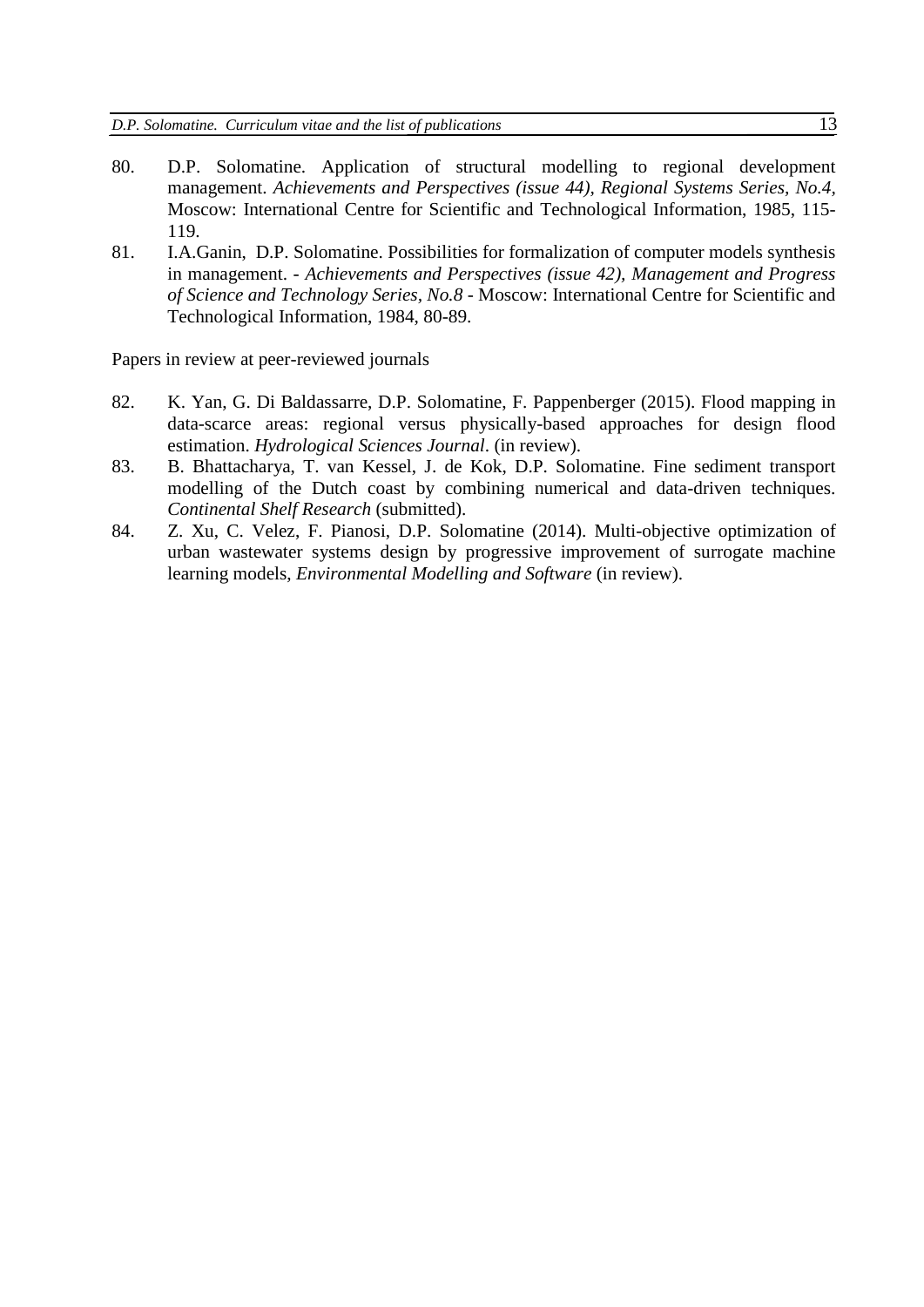### **Chapters in books (26)**

- 1. K. Yan, J. Neal, D.P. Solomatine, G. Di Baldassarre (2014). Global and low-cost topographic data to support flood studies. Hydro-meteorological Hazards, Risks, and Disasters (Paron & Di Baldassarre, eds.). Elsevier (pp. 105-124).
- 2. D. P. Solomatine and T. Wagener (2011). Hydrological Modelling (Chapter 2.16). In: *Treatise on Water Science* (Wilderer, ed.), Volume 2: The Science of Hydrology, 435- 457. Elsevier.
- 3. Solomatine, D.P., Abrahart, R., See L. (2008). Data-driven modelling: concept, approaches, experiences. In: Practical Hydroinformatics: Computational Intelligence and Technological Developments in Water Applications (Abrahart, See, Solomatine, eds), Springer-Verlag.
- 4. Solomatine, D.P., Vojinovic, Z.. (2008). Randomized search optimization algorithms and their application in rehabilitation of urban drainage systems. In: Practical Hydroinformatics: Computational Intelligence and Technological Developments in Water Applications (Abrahart, See, Solomatine, eds), Springer-Verlag.
- 5. Solomatine, D.P. (2008). Committees of models in hydrologic modelling: boosting, mixtures and trees. In: Practical Hydroinformatics: Computational Intelligence and Technological Developments in Water Applications (Abrahart, See, Solomatine, eds), Springer-Verlag.
- 6. B. Bhattacharya, I.K. Deibel, S.A.M. Karstens, D.P.Solomatine. Neural Networks in Sedimentation Modelling for the Approach Channel of the Port of Rotterdam. In: *Estuarine and Coastal Fine Sediments Dynamics, volume 8, INTERCOH 2003*, J. Maa, L. Sanford, D. Schoellhamer (eds.). Elsevier, 2006.
- 7. D.P. Solomatine. Data-driven modelling and computational intelligence methods in hydrology. *Encyclopedia of Hydrological Sciences* (M.G. Andersen, ed), vol. 1, John Wiley & Sons, 2005.
- 8. D.P. Solomatine. Applications of data-driven modelling and machine learning in control of water resources. In: *Computational intelligence in control*, M. Mohammadian, R.A. Sarker and X. Yao (eds.). Idea Group Publishing, 2002, pp. 197 – 217.
- 9. S. Velickov, D.P. Solomatine. Predictive data mining: practical examples. In: *AI methods in Civil Engineering Applications* (O. Schleider, A. Zijderveld, eds). Cottbus, 2000, pp. 3-19.
- 10. S.Maskey, Y.B. Dibike, A.Jonoski, and D.P. Solomatine. Groundwater model approximation with artificial neural network for selecting optimal pumping strategy for plume removal, In: *AI methods in Civil Engineering Applications* (O. Schleider, A. Zijderveld, eds), Cottbus, 2000, pp. 67-80.
- 11. Y.B. Dibike, S. Velickov, D.P. Solomatine. Support vector machines: review and applications in civil engineering. In: *AI methods in Civil Engineering Applications* (O. Schleider, A. Zijderveld, eds). Cottbus, 2000, p.45-58.
- 12. D.P. Solomatine. Random search methods in model calibration and pipe network design. In: *Water Industry Systems: Modelling and Optimization Applications*, D. Savic, G. Walters (eds.). Research Studies Press Ltd., 1999, pp. 317-332.
- 13. A.H. Lobbrecht, D.P. Solomatine. Control of water levels in polder areas using neural networks and fuzzy adaptive systems. In: *Water Industry Systems: Modelling and Optimization Applications*, D. Savic, G. Walters (eds.). Research Studies Press Ltd., 1999, pp. 509-518.
- 14. V.A. Bogomolov, D.P. Solomatine. The possibilities of expert problem analysis in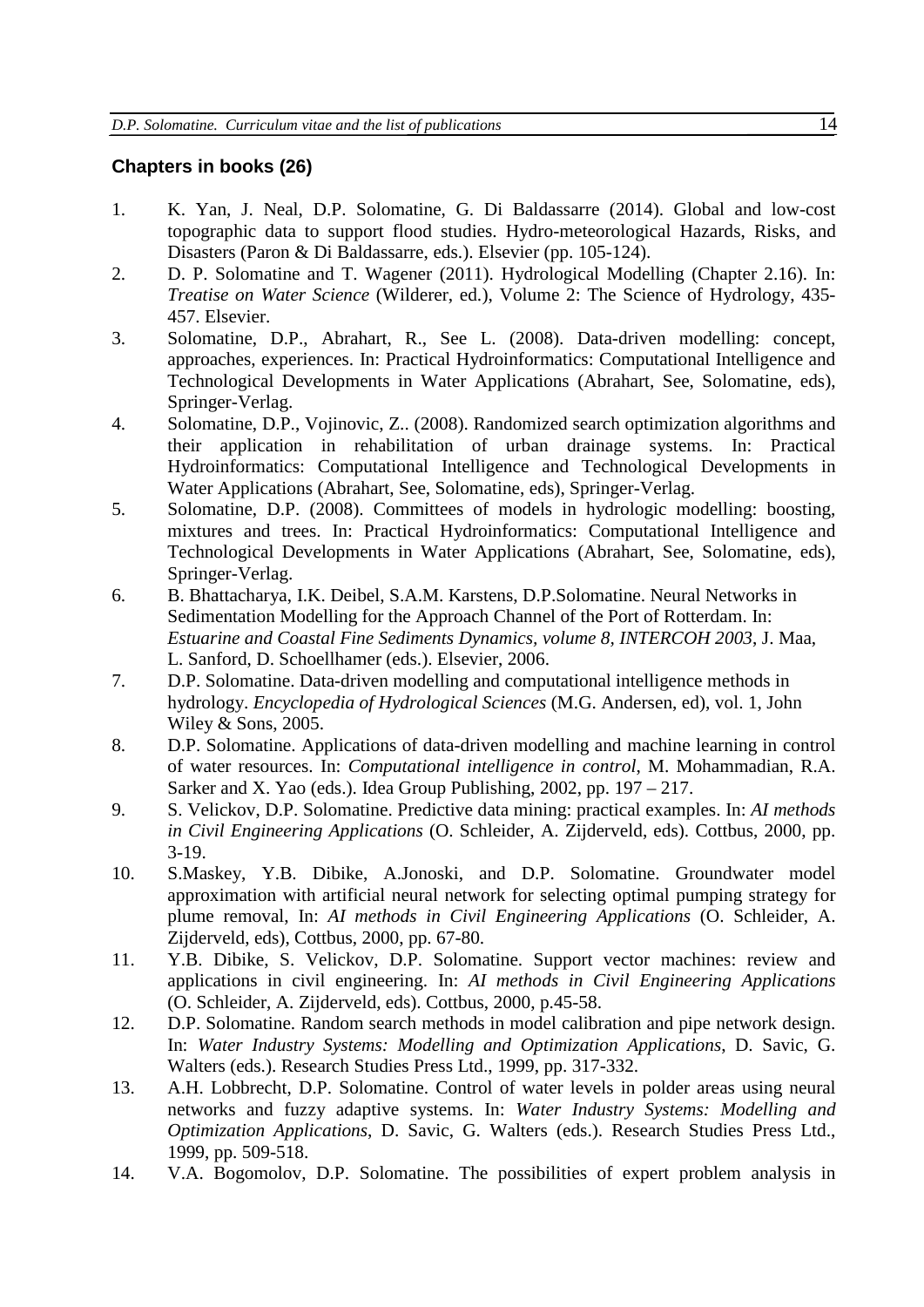improving management effectiveness. In: *The issues of improving the management of national economy* (V.D. Rudashevsky, ed), pp. 90-97. - VNIISI, Moscow, 1987 (in Russian).

- 15. V.A. Bogomolov, D.P. Solomatine, R.L. Sheinin. Dialogue software complex for analysis and modelling of organisational systems. In: *The issues of organizational system functioning analysis* (B.Z. Milner, R.L. Sheinin, eds), pp. 30-44. - VNIISI, Moscow, 1986 (in Russian).
- 16. D.P. Solomatine. Implementation of decision support systems: the possibilities of using personal computers. - In: *Systems and methods for decision support* (S.V. Emeljanov, O.I. Larichev, eds), pp. 113-120. - VNIISI, Moscow, 1986 (in Russian).
- 17. D.P. Solomatine. Issues and prospects for automating management processes. In: *Modern Issues of Information Technologies* (D.S. Chereshkine, ed.). - VNIISI, Moscow, 1986 (in Russian).
- 18. D.P. Solomatine, A.N. Shvetsov. Goals analysis of the management system in service sector. - In: *Issues of organizational systems analysis* (B. Milner and R. Sheinin, eds.), pp. 63-73. - VNIISI, Moscow, 1986 (in Russian).
- 19. I.A.Ganin, A.I. Mishin, D.P. Solomatine. Problem structurization for regional management in a dialogue with a computer. - In: *Methods of complex systems analysis*, 116-122. - VNIISI, Moscow, 1984 (in Russian).
- 20. I.A.Ganin, D.P. Solomatine. Structural models in inter-sectoral management: typology and problems of construction. - In: *Intersectoral complexes: strategies for development and management* (A.V.Kochetkov, ed.), 72-81. VNIISI, Moscow, 1983 (in Russian).
- 21. K.G. Perfiljev, D.P. Solomatine, L.P. Victorov. Software for integrated system for interactive modelling of complex objects. - In: *Software for optimization systems*, 57-65. VNIISI, Moscow, 1982 (in Russian).
- 22. A.A. Petrov, D.P. Solomatine. On possibilities of using interactive computer-based structural modelling methods in analysing the system of decisions in a national plan. - In: *Methods of complex systems analysis*, 115-122. - VNIISI, Moscow, 1981 (in Russian).
- 23. D.P. Solomatine. Decisions in economic planning: computer modelling. In: *Regional management* (A.V. Kochetkov, ed). - VNIISI, Moscow, 1981 (in Russian).
- 24. I.A.Ganin, D.P. Solomatine. Complex systems structuring: psychological aspects. In: *Models and methods of systems studies, Part 3* (A. Danilov-Daniljan, ed.) – VNIISI, Moscow, 1981 (in Russian).
- 25. I.A.Ganin, D.P. Solomatine. Large scale systems structural models: computer development. - In: *Issues of management in technology, economics, biology*, 129-134. - Nauka publishing house, Moscow, 1981 (in Russian).
- 26. I.A.Ganin, D.P. Solomatine. Issues of building complex systems structures in a dialogue with a computer. - In: *Issues of cybernetics and electronics*, pp. 24-29 - Moscow, MAI, 1980 (in Russian).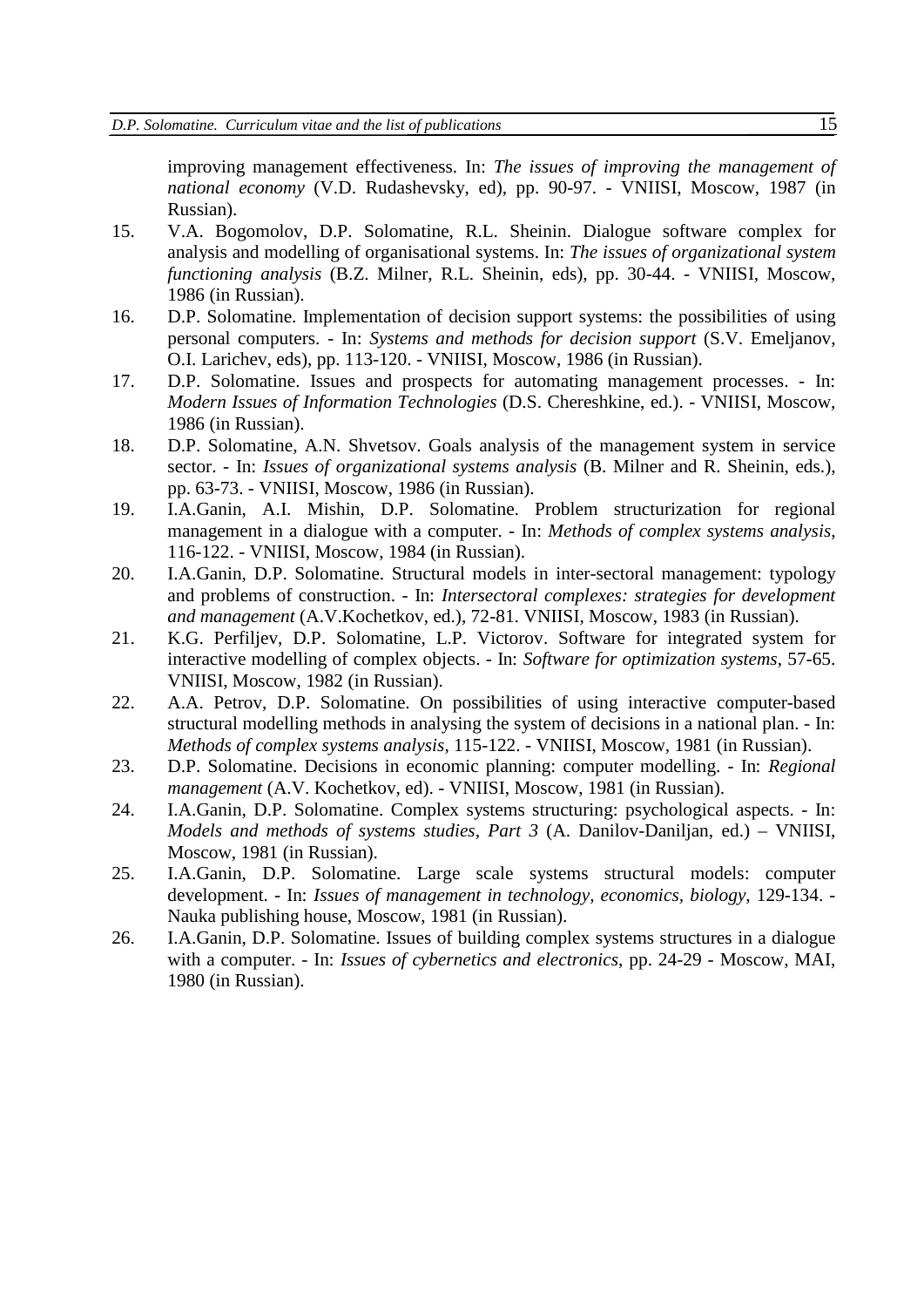### **Peer-reviewed conference papers (108)**

- 1. K. Yan, F. Pappenberger, Y. M. Umer, D. P. Solomatine, G. Di Baldassarre (2014). Regional versus physically-based methods for flood inundation modelling in data scarce areas: an application to the Blue Nile. *Proc. of the 11th Int. Conf. on Hydroinformatics*, New York, USA.
- 2. Solomatine D.P., Kuzmin V., Shrestha D.L. (2013). Learning errors of environmental mathematical models. *Proc. Conf. on Engineering Applications of Neural Networks*, 13- 16 September 2013, Halkidiki, Greece.
- 3. G. Di Baldassarre, G. Schumann, D. Solomatine, K. Yan, and P.D. Bates. 2012. Global flood mapping: current issues and future directions. *Proc of the 10th Int. Conf. on Hydroinformatics*, Hamburg, Germany.
- 4. Kamel, A.M. Y., Bhattacharya, B., El Serafy, G. Y., van Kessel, T. and Solomatine, D.P. (2012). Uncertainty analysis of numerical models of fine sediment dynamics in the Dutch coastal zone. *Proc of the 10th Int. Conf. on Hydroinformatics*, Hamburg, Germany.
- 5. Kayastha, N., Xuan, Y., Van Griensven, A., Solomatine, D.P. Identification of uncertainties in climate change impact on streamflows in the Nzoia catchment, Kenya. *Proc of the 10th Int. Conf. on Hydroinformatics*, Hamburg, Germany.
- 6. Delipetrev B., Jonoski A., Solomatine D. (2012) Development of a Cloud Application for supporting Water Resources Modeling, *Proc of the 10th Int. Conf. on Hydroinformatics*, Hamburg, Germany.
- 7. Di Baldassarre G., Schumann G., Solomatine D., Kun Y., and P.D. Bates. (2012). Global flood mapping: current issues and future directions. *Proc of the 10th Int. Conf. on Hydroinformatics*, Hamburg, Germany.
- 8. Siek, M.B. and Solomatine, D.P. Nonlinear Multi-model Ensemble Prediction Using Dynamic Neural Network with Incremental Learning. *Proc. IEEE International Joint Conferences on Neural Networks*, San Jose, USA, July 2011 (Best Student Presentation Award).
- 9. Siek, M.B. and Solomatine, D.P. Predicting Ocean Surge: Optimized Ensembles of Data Driven Chaos-based Models in Phase Space. *Proc. 34th IAHR World Congress*, Brisbane, Australia, July 2011.
- 10. B. Bhattacharya, S. Sewagudde, T. van Kessel and D.P. Solomatine. A hybrid approach in combining numerical and data-driven models in modelling fine sediment transport. *Proc. 34th IAHR World Congress*, Brisbane, Australia, 2011.
- 11. M.B.A. Siek, D.P. Solomatine. Phase error correction for chaotic storm surge model. *Proc. 9th Intern. Conf. on Hydroinformatics*, Tianjin, China, September 2010.
- 12. M.B.A. Siek, D.P. Solomatine. A mixture of multi-models in phase space reconstruction. *Proc. 9th Intern. Conf. on Hydroinformatics*, Tianjin, China, September 2010.
- 13. D. L. Shrestha and D. P. Solomatine. Ranking of Pareto solutions in multi-objective model calibration and uncertainty analysis. *Proc. 9th Intern. Conf. on Hydroinformatics*, Tianjin, China, September 2010.
- 14. V. Moya, I. Popescu, D.P. Solomatine. Monte carlo uncertainty analysis of hydraulic models using cloud computing. *Proc. 9th Intern. Conf. on Hydroinformatics*, Tianjin, China, September 2010.
- 15. A. D. Santos Almoradie, A. Jonoski, Y. Xuan, T. Gichamo, D.P. Solomatine, J. De Ruiter. Web-based solutions for flood risk analysis, modelling and management. *Proc. 9th Intern. Conf. on Hydroinformatics*, Tianjin, China, September 2010.
- 16. N. Kayastha, D. L. Shrestha and D. P. Solomatine. Experiments with several methods of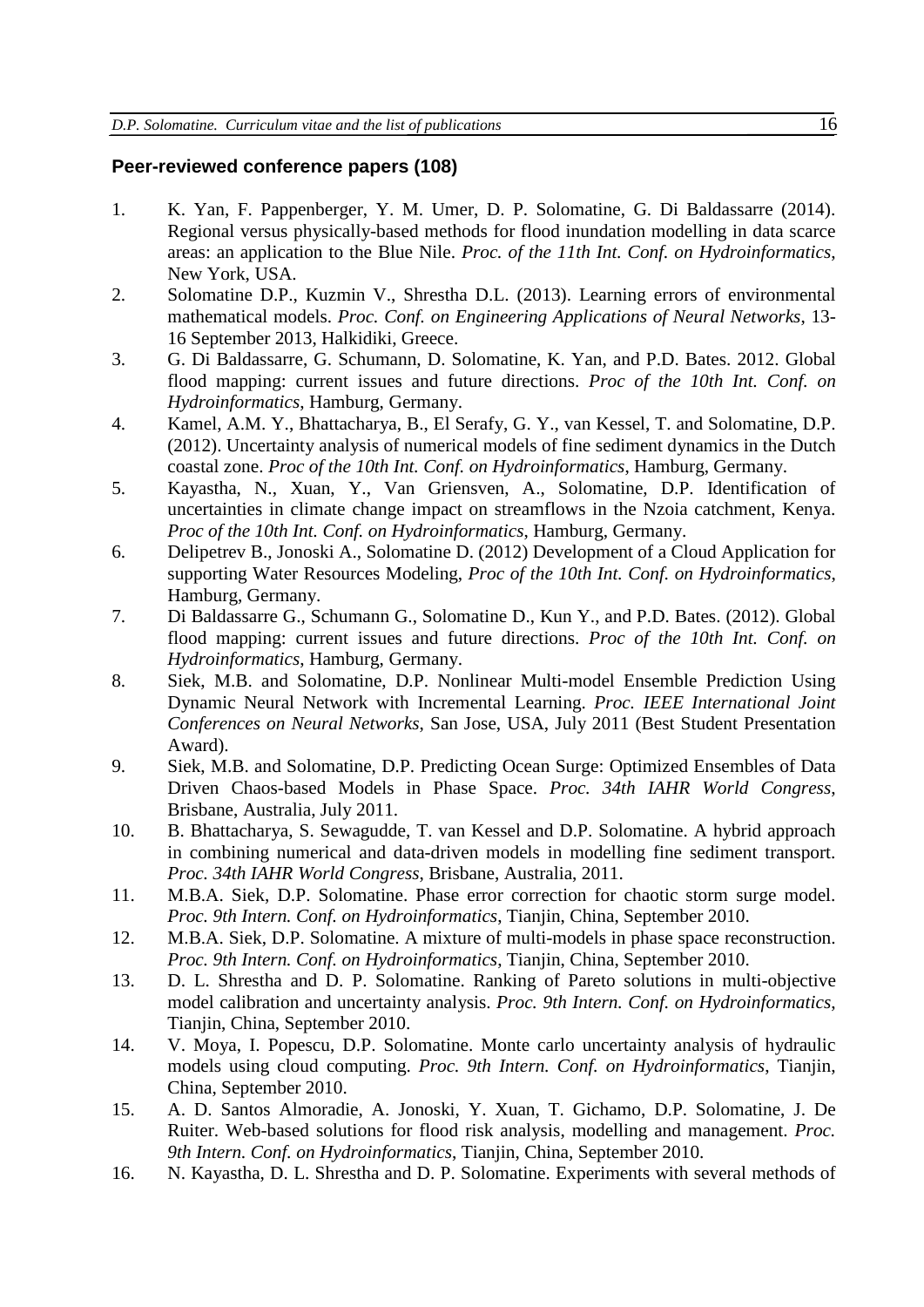parameter uncertainty estimation in hydrological modeling. *Proc. 9th Intern. Conf. on Hydroinformatics*, Tianjin, China, September 2010.

- 17. Z. Xu, C. Vélez, D.P. Solomatine, A. Lobbrecht. Use of cloud computing for optimal design of urban wastewater systems. *Proc.* 9<sup>th</sup> Intern. Conf. on Hydroinformatics. Tianjin, China, September 2010.
- 18. B. Bhattacharya, D.P. Solomatine, T. van Kessel. Surrogate modelling of suspended sediment concentration. *Proc.* 9<sup>th</sup> *Intern. Conf. on Hydroinformatics*, Tianjin, China, September 2010.
- 19. Siek, M.B. and Solomatine, D. P. Predicting Storm Surges: Multi-models, Computational Intelligence, Chaos, Uncertainty. Exploring Complex Dynamics in High-Dimensional Chaotic Systems: From Weather Prediction to Oceanic Flows, Dresden, Germany, January 2010.
- 20. M.B.A. Siek, D.P. Solomatine. Multi-model Ensemble Forecasting in High Dimensional Chaotic System. *Proc. Int. Joint Conf. on Neural Networks*, Barcelona, Spain, July 2010 (Best Student Presentation Award).
- 21. F. Pianosi, D. L. Shrestha, D. P. Solomatine. ANN-based Representation of Parametric and Residual Uncertainty of Models. *Proc. Int. Joint Conf. on Neural Networks*, Barcelona, Spain, July 2010.
- 22. G.A. Corzo, Y. Xuan, C.A. Martinez, D.P. Solomatine, I.D. Cluckie, Y. Chen, V Babovic, L. Konikow, A. Mynett, S. Demuth. Hydroinformatics in hydrology, hydrogeology and water resources. Proceedings of Symposium JS.4 at the Joint Convention of the International Association of Hydrological Sciences (IAHS) and the International Association of Hydrogeologists (IAH), Hyderabad, India, 6-12 September 2009.
- 23. D. L. Shrestha, N. Kayastha, and D. P. Solomatine. Parametric uncertainty estimation of a hydrological model using piece-wise linear regression surrogates. *Proc XXXIII IAHR Congress*, Vancouver, Canada, August 2009.
- 24. D. L. Shrestha, N. Kayastha, and D. P. Solomatine. ANNs and Other Machine Learning Techniques in Modelling Models' Uncertainty. *Proc. Int. Conf. on Artificial Neural Networks (ICANN)*, Limassol, Cyprus, September 2009.
- 25. M. Siek, D.P. Solomatine. Chaotic Model with Data Assimilation Using NARX Network. *Proc. Intern. Joint Conf. on Neural Networks (IJCNN)*, Atlanta, USA, June 2009.
- 26. G. Corzo, A. Jonoski, G. Yimer, Y. Xuan, D.P. Solomatine. Downscaling global climate models using modular models and fuzzy committees. *Proc. 8th Intern. Conf. on Hydroinformatics*, Concepcion, Chile, January 2009.
- 27. M. Siek, D.P. Solomatine. Phase-space dimensionality reduction in building storm surge prediction model. *Proc.*  $8^{th}$  *Intern. Conf. on Hydroinformatics*, Concepcion, Chile, January 2009.
- 28. A. Adel, D.L. Shrestha, A. van Griensven, D.P. Solomatine. Comparison of calibration and uncertainty analysis methods: case study of Nzoia river SWAT model. *Proc. 8th Intern. Conf. on Hydroinformatics*, Concepcion, Chile, January 2009.
- 29. W. Barreto, Z. Vojinovic, R.K. Price, D.P. Solomatine. A multi-criteria platform for the rehabilitation of urban drainage systems. *Proc. 8th Intern. Conf. on Hydroinformatics*, Concepcion, Chile, January 2009.
- 30. D.L. Shrestha, N. Kayastha, D.P. Solomatine. Encapsulation of Monte-Carlo uncertainty analysis results in a predictive machine learning model. *Proc. 8th Intern. Conf. on Hydroinformatics*, Concepcion, Chile, January 2009.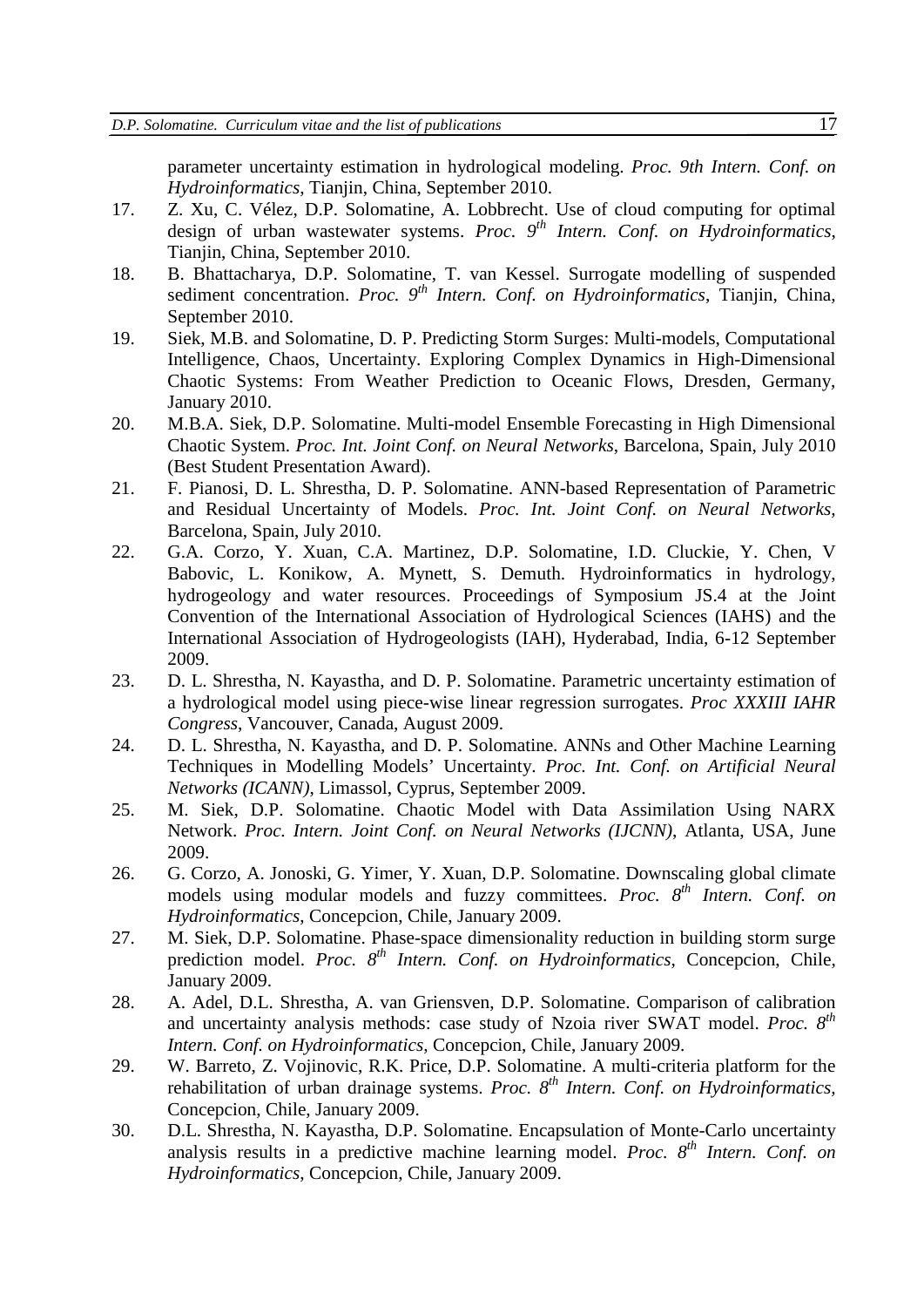- 31. M. Siek, D.P. Solomatine, S. Velickov. Multivariate Chaotic Models vs Neural Networks in Predicting Storm Surge Dynamics. Proc. World Congress of Computational Intelligence, IEEE, Hong Kong, 2008.
- 32. Siek, M.B., Solomatine, D. P. and Verlaan, M. Short-term Prediction Storm Surges in the North Sea Using Multivariate Chaotic Model. *The EuroGOOS Conference: Coastal to Global Operational Oceanography: Achievements and Challenges*, Exeter, UK, May 2008.
- 33. D.L. Shrestha, D.P. Solomatine. Comparing Machine Learning Methods in Estimation of Model Uncertainty. Proc. World Congress of Computational Intelligence, IEEE, Hong Kong, 2008.
- 34. W. Barreto, Z. Vojinovic, R.K. Price, D.P. Solomatine. Multi-tier Modelling of Urban Drainage Systems: Muti-objective Optimization and Parallel Computing. *11th International Conference on Urban Drainage*, Edinburgh, Scotland, UK, 2008.
- 35. D.P. Solomatine. Data-driven modelling: experiences and new approaches. *Proc. Workshop on Hydroinformatics (HIW-2007)*, June 2007, Niagara-Falls, Canada.
- 36. Siek, M.B. and Solomatine, D. P. Recurrence Plots in the Analysis of Extreme Ocean Storm Surges. *Proc. 2nd International Workshop on Recurrence Plots*, Siena, Italy, September 2007.
- 37. D.L. Shrestha, D.P. Solomatine. Predicting hydrological models uncertainty: use of machine learning. *Proc XXXII IAHR Congress*, Venice, 2007.
- 38. G. Corzo, M.B.A. Siek, R.K. Price, and D.P. Solomatine. Modular data-driven hydrologic models with incorporated knowledge: neural networks and model trees. *Proc XXXII IAHR Congress*, Venice, 2007.
- 39. W. Nishida, D.P. Solomatine, M. Noguchi. Numerical simulation of tidal current of Shimabara bay using the forecasted weather data. *Proc.*  $7<sup>th</sup>$  *Intern. Conf. on Hydroinformatics*, Nice, 2006, Research Publishing, 1755-1762.
- 40. R.K. Price, I. Popescu, A. Jonoski, and D.P. Solomatine. Fifteen years of experience in hydroinformatics at UNESCO-IHE Institute for Water Education. *Proc.* 7<sup>th</sup> Intern. Conf. *on Hydroinformatics*, Nice, 2006, Research Publishing, 3101-3108.
- 41. R.K. Price, W.A. Yohan Fernando, D.P. Solomatine. Inverse modelling for flood propagation. *Proc.* 7<sup>th</sup> *Intern. Conf. on Hydroinformatics*, Nice, Research Publishing, 2006.
- 42. Chen, C., Shrestha, D.L., Corzo Perez, G.A., Solomatine, D.P. Comparison of Methods for uncertainty analysis of hydrologic models. *Proc. 7th Intern. Conf. on Hydroinformatics*, Nice, 2006, Research Publishing, 1309-1316.
- 43. W. Barreto Cordero, R.K. Price, D.P. Solomatine, Z. Vojinovic. Approaches to multiobjective multi-tier optimization in urban drainage planning. *Proc. 7th Intern. Conf. on Hydroinformatics*, Nice, Research Publishing, 2006.
- 44. X. Liu and D.P. Solomatine. Generation of flood inundation map from remote sensing images: use of neural networks. *Proc.* 7<sup>th</sup> *Intern. Conf. on Hydroinformatics*, Nice, 2006, Research Publishing, 2247-2254.
- 45. D.L. Shrestha, J. Rodriguez, R.K. Price, D.P. Solomatine. Assessing model prediction limits using fuzzy clustering and neural networks. *Proc.* 7<sup>th</sup> *Intern. Conf. on Hydroinformatics*, Nice, 2006, Research Publishing.
- 46. B. Bhattacharya, R.K. Price and D.P. Solomatine. An approach to assess uncertainty of sediment transport models. *Proc.* 7<sup>th</sup> *Intern. Conf. on Hydroinformatics*, Nice, 2006, Research Publishing.
- 47. G. Corzo Perez, D.P. Solomatine. Optimization of baseflow separation algorithm for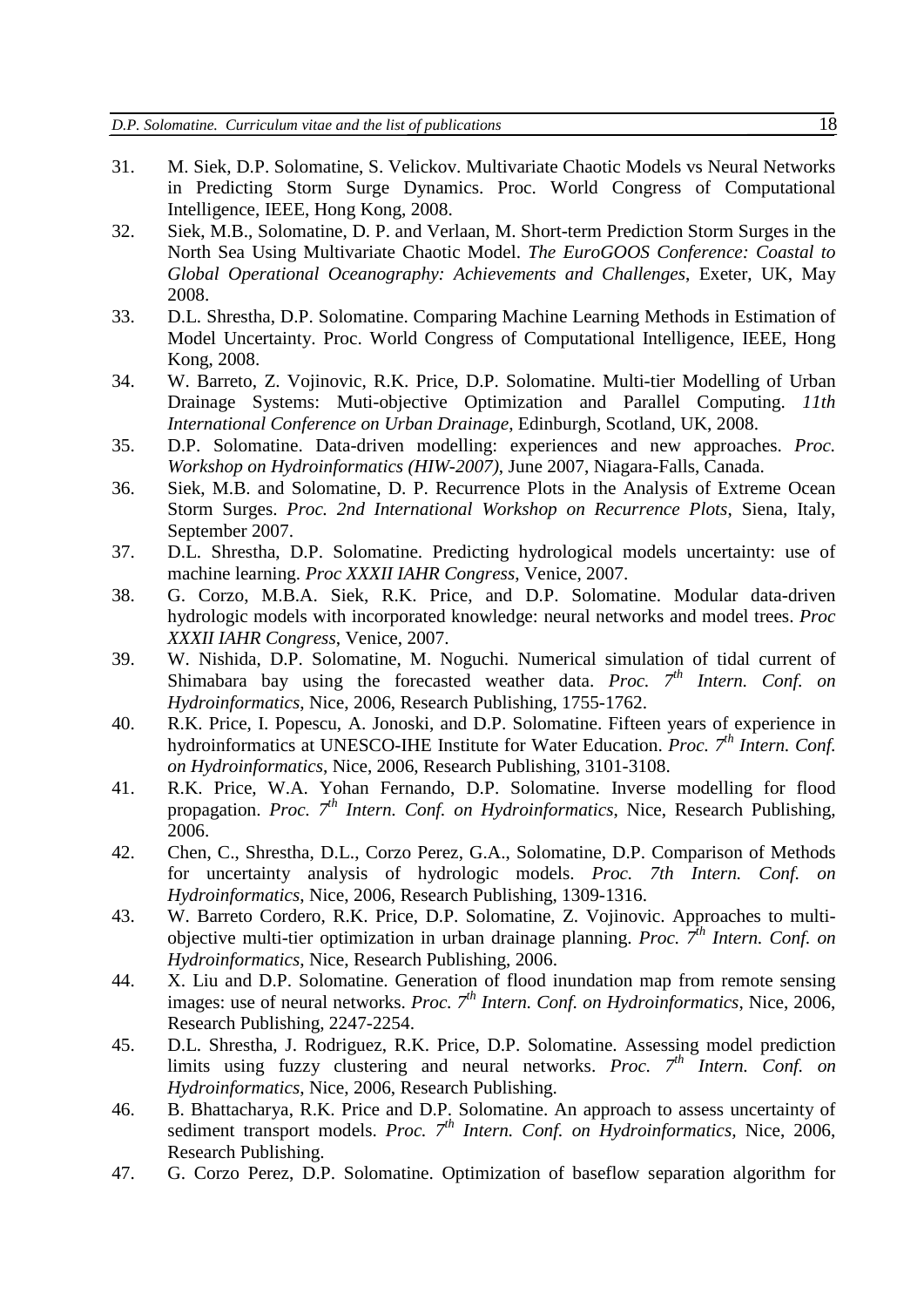modular data-driven hydrologic models. *Proc. 7th Intern. Conf. on Hydroinformatics,*  Nice, 2006, Research Publishing.

- 48. D.P. Solomatine, M. Maskey, and D.L. Shrestha. Eager and Lazy Learning Methods in the Context of Hydrologic Forecasting. *Proc. Intern. Joint Conf. on Neural Networks*, Vancouver, 2006.
- 49. D.P. Solomatine and G.A. Corzo. Learning hydrologic flow separation algorithm and local ANN committee modeling. *Proc. Intern. Joint Conf. on Neural Networks*, Vancouver, 2006.
- 50. B. Bhattacharya, and D.P. Solomatine. Improving Empirical Models with Machine Learning. *Proc. Intern. Joint Conf. on Neural Networks*, Vancouver, 2006.
- 51. D.L. Shrestha, D.P. Solomatine. Quantifying uncertainty of flood forecasting using data driven models. *Proc. XXXI IAHR Congress*, Seoul, Korea, 2005.
- 52. D.P. Solomatine. Local parsimonious data-driven models in streamflow forecasting. *Proc. XXXI IAHR Congress*, Seoul, Korea, 2005.
- 53. Bhattacharya, B., Price, R.K., and D.P. Solomatine. An improvement of the sediment transport model of Engelund and Hansen, *Proc. XXXI IAHR Congress*, Seoul, Korea, 2005.
- 54. B. Bhattacharya, I.K. Deibel, R.K. Price, D.P. Solomatine. Modelling harbour sedimentation: new paradigms, *Proc. of the Conf. Of Maritime and Port Development*, Rotterdam, 2005.
- 55. D.P. Solomatine. Adaptive cluster covering and evolutionary approach: comparison, differences and similarities. *Proc. IEEE Congress on Evolutionary Computation*, Edinburgh, U.K., 2005, 1959-1966.
- 56. D.P. Solomatine. Local and Hybrid Learning Models in Forecasting Natural Phenomena. *Proc. Int. Joint Conf. on Neural Networks*, Montreal, 2005.
- 57. D.L. Shrestha and D.P. Solomatine. Estimation of Prediction Intervals for the Model Outputs Using Machine Learning. *Proc. Int. Joint Conf. on Neural Networks*, Montreal, 2005.
- 58. B. Bhattacharya and D.P. Solomatine. Modelling Harbour Sedimentation Using ANN and M5 Model Trees. *Proc. Int. Joint Conf. on Neural Networks*, Montreal, 2005.
- 59. B. Bhattacharya and D.P. Solomatine. Machine Learning in Soil Classification. *Proc. Int. Joint Conf. on Neural Networks*, Montreal, 2005.
- 60. D.P. Solomatine. Experiences in using evolutionary and non-evolutionary optimization methods in models calibration. Proc. of the iEMSs 3rd Biennial Meeting: "Summit on Environmental Modelling and Software" (A. Voinov, A. Jakeman, A. Rizzoli, eds.), Burlington, USA, July 2006.
- 61. D.P. Solomatine. Optimal modularization of learning models in forecasting environmental variables. Proc. of the iEMSs 3rd Biennial Meeting: "Summit on Environmental Modelling and Software" (A. Voinov, A. Jakeman, A. Rizzoli, eds.), Burlington, USA, July 2006.
- 62. D.L. Shrestha and D.P. Solomatine. A Novel Method to Estimate the Model Uncertainty Based on the Model Errors. Proc. of the iEMSs 3rd Biennial Meeting: "Summit on Environmental Modelling and Software" (A. Voinov, A. Jakeman, A. Rizzoli, eds.), Burlington, USA, July 2006.
- 63. M.B. Siek and D. P. Solomatine. Optimizing mixtures of local experts in tree-like regression models. Proc. IASTED Conference on Artificial Intelligence and Applications, M.H. Hamza, (ed), Innsbruck, Austria, February 2005, 497-502.
- 64. D. P. Solomatine and M.B. Siek. Semi-optimal Hierarchical Regression Models and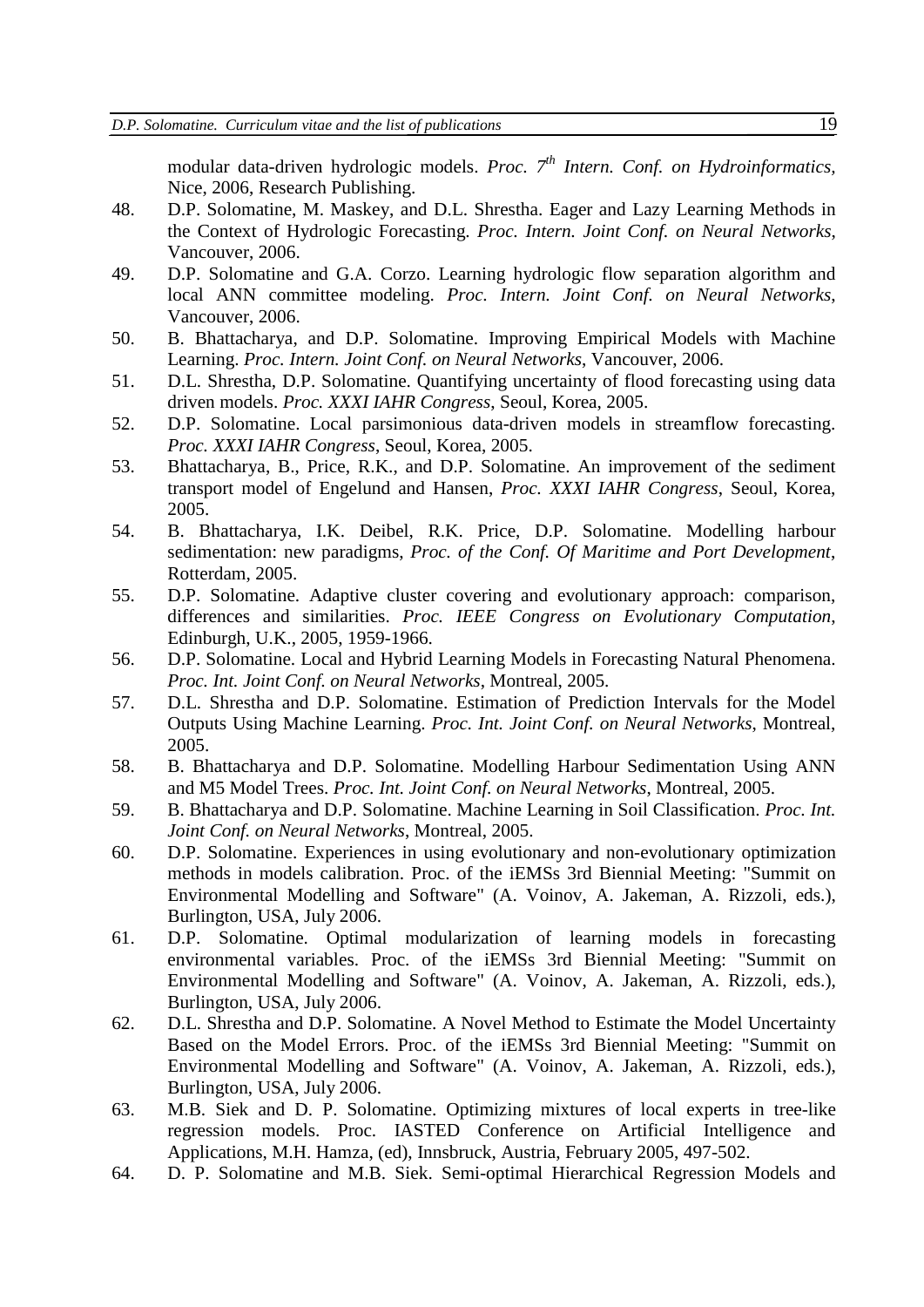ANNs. *Proc. Intern. Joint Conference on Neural Networks*, Budapest, Hungary, July 2004, 1173-1177.

- 65. D.P. Solomatine and D.L. Shrestha. AdaBoost.RT: a Boosting Algorithm for Regression Problems. *Proc. Intern. Joint Conference on Neural Networks*, Budapest, Hungary, July 2004, 1163-1168.
- 66. R.K. Price and D.P. Solomatine. Innovative approaches to flood forecasting using data driven and hybrid modeling. *Proc. 6th Intern. Conf. on Hydroinformatics*. Singapore, World Scientific, 2004.
- 67. B. Bhattacharya, R.K. Price, D.P. Solomatine. A data mining approach to modelling sediment transport. *Proc. 6th Intern. Conf. on Hydroinformatics,* Singapore, World Scientific, 2004.
- 68. D.P. Solomatine, M.B. Siek. Flexible and optimal M5 model trees with applications to flow predictions. *Proc. 6th Intern. Conf. on Hydroinformatics,* Singapore, World Scientific, 2004.
- 69. B. Bhattacharya and D.P. Solomatine. Neural Networks and M5 Model Trees in Modelling Water Level-Discharge Relationship for an Indian River. *Proc. 11th European Symposium on Artificial Neural Networks*, Bruges, Belgium, April, 2003.
- 70. D.P. Solomatine. Data-driven modelling for flood-related problems. Proceedings of the NCR days 2003 (November), Roermond, Netherlands.
- 71. B. Bhattacharya and D.P. Solomatine. An algorithm for clustering and classification of series data with constraint of contiguity, Proc. 3rd International Conference on Hybrid Intelligent Systems (HIS'03), Melbourne, December 2003.
- 72. D.P. Solomatine. Mixtures of simple models vs ANNs in hydrological modeling. Proc. 3rd International Conference on Hybrid Intelligent Systems (HIS'03), Melbourne, December 2003.
- 73. S. Velickov, R.K. Price, D.P. Solomatine. Prediction of Nonlinear Dynamical Systems Based on Time Series Analysis: Issues of Entropy, Complexity and Predictability. Proceedings of the XXX IAHR Congress, Thessaloniki, Greece, August, 2003.
- 74. B. Bhattacharya, D.L. Shrestha, D.P. Solomatine. Neural Networks in Reconstructing Missing Wave Data in Sedimentation Modelling, Proceedings of the XXX IAHR Congress, Thessaloniki, Greece, August, 2003.
- 75. B. Bhattacharya, D.P. Solomatine. Application of artificial neural networks and M5 model trees to modelling stage-discharge relationship, in: B.S. Wu, Z.Y. Wang, G.Q. Wang, G.H. Huang, H.W. Fang, and J.C. Huang, eds, *Proc. of the 2nd International Symposium on Flood Defence*, Beijing, China, Science Press New York Ltd., New York, 2003, pp.1029-1036.
- 76. M. Noguchi, D.P. Solomatine, W. Nishida. Calibration of Water Quality Model by Global Optimization Techniques. *Proc. 5th Intern. Conf. on Hydroinformatics*. Cardiff, UK, July 2002, pp. 464-469.
- 77. B. Bhattacharya, A.H. Lobbrecht, D.P. Solomatine. Control of water levels of regional water systems using reinforcement learning *Proc. 5th Intern. Conf. on Hydroinformatics*. Cardiff, UK, July 2002, pp. 952-957.
- 78. D.P. Solomatine. Data-driven modelling: paradigm, methods, experiences. *Proc. 5th Intern. Conf. on Hydroinformatics*. Cardiff, UK, July 2002, pp.757-763.
- 79. Y. Dibike, A.H. Lobbrecht, D.P. Solomatine. Neural network and fuzzy logic technologies for control of the water system of Overwaard in The Netherlands. *Proc. 5th Intern. Conf. on Hydroinformatics*. Cardiff, UK, July 2002, pp.715-721.
- 80. D.P. Solomatine. Computational intelligence techniques in modeling water systems: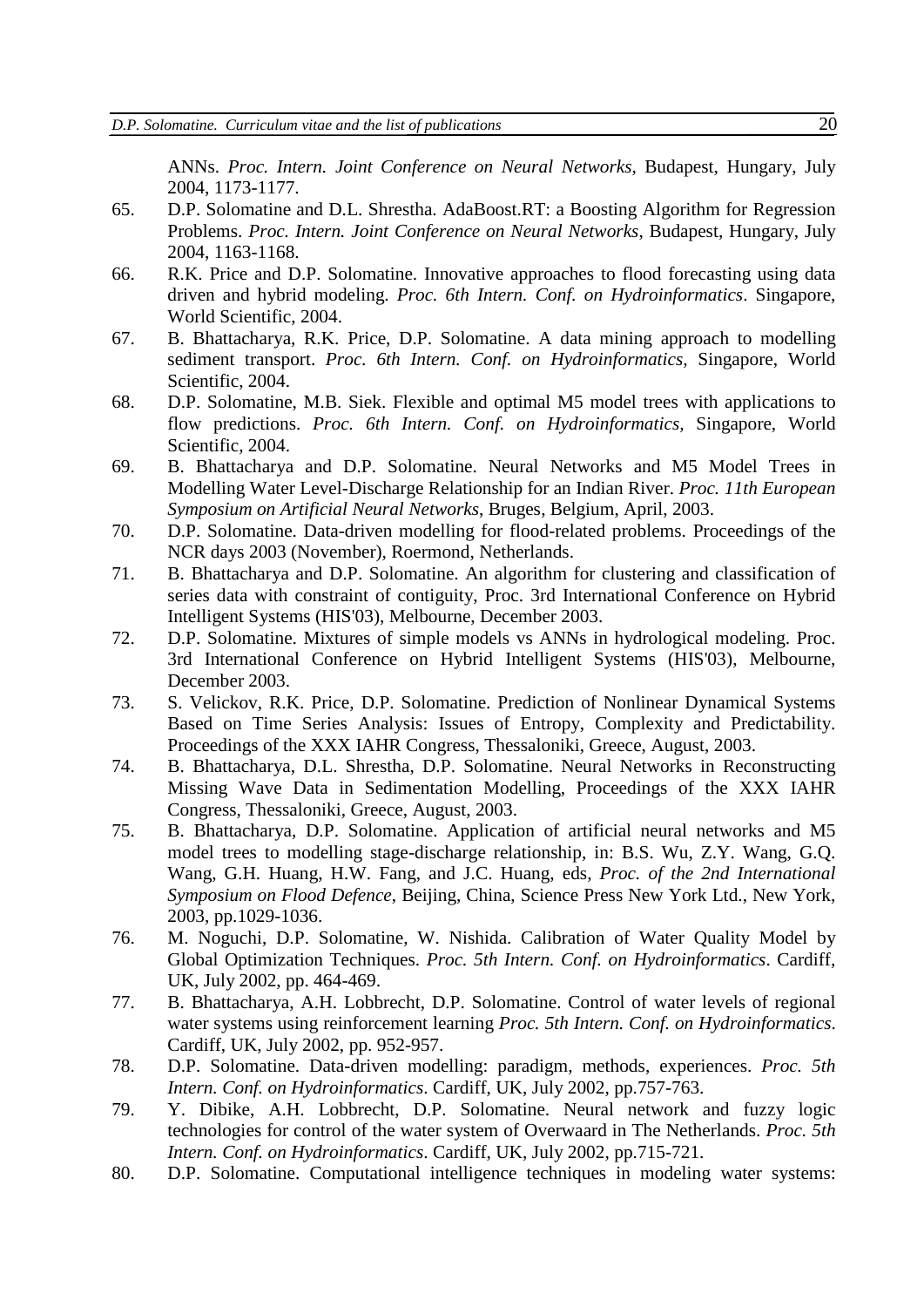some applications. *Proc. World Congress on Computational Intelligence*, USA, May 2002.

- 81. D.P. Solomatine. Some applications of data-driven modelling and soft computing in control of water resources. *International Conference on Computational Intelligence for Modelling Control and Automation (CIMCA'2001)*, 9-11 July 2001, USA.
- 82. D.P. Solomatine, S. Velickov, J.C. Wüst. Predicting water levels and currents in the North Sea using chaos theory and neural networks. *Proc. XXXIX IAHR Congress*, Beijing, September 2001.
- 83. S. Maskey, A. Jonoski, and D.P Solomatine. Use of Global Optimisation Technique in Groundwater Pumping Strategy for Plume Removal. In Groundwater Updates, *Proc. of International Symposium 2000 on Groundwater*, IAHR, Sato, K. and Iwasa, Y. (Eds.), May 2000, Saitama, Japan. (received "Groundwater Science and Engineering Award".)
- 84. R.K. Price, D.P. Solomatine, S. Velickov. Internet-based computing and knowledge management for engineering services. *Proc. 4th Intern. Conf. on Hydroinformatics*. Cedar-Rapids, USA, July 2000.
- 85. A.J Abebe., V. Guinot, D.P. Solomatine. Fuzzy alpha-cut vs. Monte Carlo techniques in assessing uncertainty in model parameters. *Proc. 4th International Conference on Hydroinformatics*. Cedar-Rapids, USA, July 2000.
- 86. B. Bhattacharia, D.P. Solomatine. Application of artificial neural network in stagedischarge relationship. *Proc. 4th International Conference on Hydroinformatics*. Cedar-Rapids, USA, July 2000.
- 87. S. Velickov, D.P. Solomatine, X. Yu, R.K. Price. Application of Data Mining Techniques for Remote Sensing Image Analysis. *Proc. 4th International Conference on Hydroinformatics*. Cedar-Rapids, USA, July 2000.
- 88. D.P. Solomatine, C. Rojas, S. Velickov, H. Wust. Chaos theory in predicting surge water levels in the North Sea. *Proc. 4th International Conference on Hydroinformatics*. Cedar-Rapids, USA, July 2000.
- 89. B. Bazartseren, D.P. Solomatine, A.W. Minns, M.B. Abbott. Improving the quality of judgement in environmental impact assessment by using an analytic hierarchy process. *Proc. XXVIII IAHR Congress*, 22-27 August 1999, Graz, Austria. Technical University Graz, 1999.
- 90. D.P. Solomatine. Genetic and other global optimization algorithms comparison and use in model calibration. *Proc. 3rd Intern Conf. Hydroinformatics*, Copenhagen, 1998, 1021- 1028.
- 91. S. Velickov, R.K. Price, D.P. Solomatine. Programming Internet for Hydroinformatics an example of client/server modelling. *Proc. 3rd Intern Conf. Hydroinformatics*, Copenhagen, 1998, 965-972.
- 92. R.K.Price, J. Samedov, D.P. Solomatine. Network modelling using artificial neural networks. *Proc. 3rd Intern Conf. Hydroinformatics*, Copenhagen, 1998, *813-818.*
- 93. A.J Abebe., D.P. Solomatine. Application of global optimization to the design of pipe networks. *Proc. 3rd Intern Conf. Hydroinformatics*, Copenhagen, 1998, 989-996.
- 94. D.P. Solomatine. Architectures of hydroinformatics systems: pressures from optimization and automatic calibration problems. *Proc. 2nd Intern. Conf. on Hydroinformatics,*  Zurich, September 1996, 455-460*.*
- 95. C. Maksimovic, A. Verwey, D.P. Solomatine. Hydroinformatics in urban water infrastructure systems. *Proc. 2nd Intern. Conf. on Hydroinformatics,* Zurich, September 1996, 849- 858*.*
- 96. D.P. Solomatine, L.A. Torres. Neural network approximation of a hydrodynamic model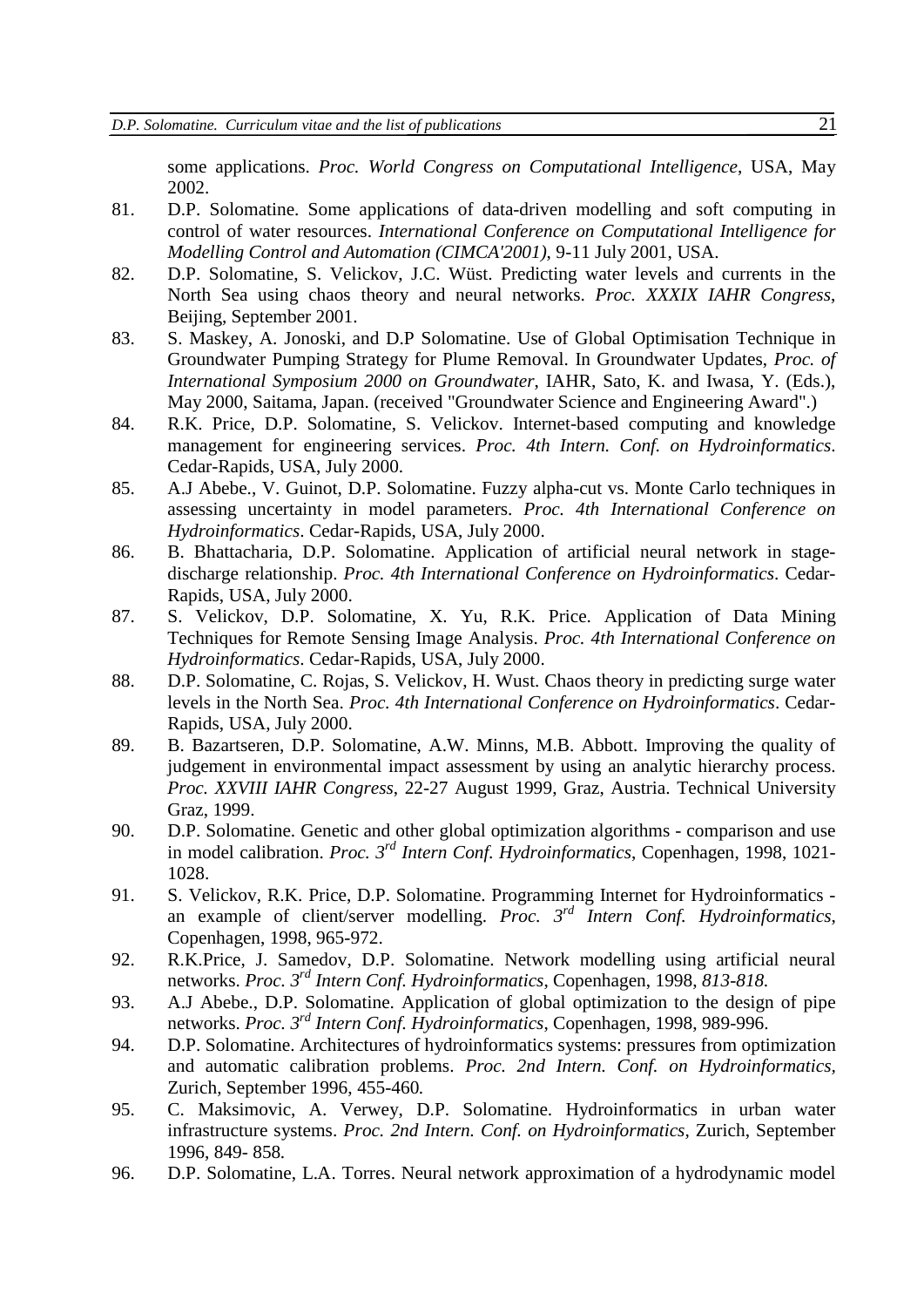in optimizing reservoir operation. *Proc. 2nd Intern. Conf. on Hydroinformatics,* Zurich, September 1996, 201-206.

- 97. D.P. Solomatine. The use of global random search methods for models calibration. *Proc. XXIVth IAHR Congress,* September, 1995, London, vol.1, 224-229.
- 98. D.P. Solomatine, T.S. Tan. Optimal management of drainage facilities using objectoriented supervisory system. *Proc. XXIVth IAHR Congress*, September, 1995, London, vol.4, 423-424.
- 99. G. Vdovin., S. Middelhoek, M. Bartek, P.M. Sarro, D.P. Solomatine. Technology, characterization and applications of adaptive mirrors fabricated with IC-compatible micromachining. *Proc. SPIE's Int. Symposium on Optical Science, Engineering and Instrumentation, Conference 'Adaptive Optical Systems and Applications', vol. 2534/13, San-Diego, USA, July 10-14, 1995*.
- 100. D.P. Solomatine. Object orientation in hydroinformatics. *Proc. 1st International Conference on Hydroinformatics, September 19-23, 1994, Delft, The Netherlands. Vol.1*, 261-266. A.A.Balkema Publishers, Rotterdam:, 1994.
- 101. D.P. Solomatine, A.Vinovarov. Computer-Aided Stratification of Industrial Objects: Use of Binary Relations with Indifference Thresholds. *Proc. of The 10th International Conference on Multiple Criteria Decision Making, Taiwan, Taipei, July 19 - 24, 1992*.
- 102. D.P. Solomatine. Multi-Criteria Comparisons in the Presence of Additional Parameters and Indifference Threshold. *Abstracts of Second International Conference on Industrial and Applied Mathematics, USA, Washington, July 8-12, 1991. ICIAM, Washington, 1991*.
- 103. D.P. Solomatine. Problem structurization tools for pre-MCDM stage. *Improving decision making in organizations. Proceedings of the 8th International Conference on Multi-Criteria Decision Making*, U.K., Manchester, August 21-26, 1988.
- 104. D.P. Solomatine. Using structural modelling techniques in technological quality analysis. "*Raising the Technological Level of Electronics Products", Proc. Inter-Regional Symposium*, Orel, 1988 (in Russian).
- 105. V. Borkovoi., A Vinovarov, D.P. Solomatine. Multicriterial analysis of technological quality. *Issues and methods of decision making in management systems. Proc. of the 3rd All-Union Conference*. Moscow - Zvenigorod, 1988 (in Russian).
- 106. D.P. Solomatine. Interactive software for structural problem analysis. *Proc. International Workshop 'Methodology and software for interactive decision support'*, Bulgaria, Albena, Oct.18 - 24, 1987. - Austria, Laxenburg: IIASA, 1987.
- 107. I.A. Ganin, D.P. Solomatine. Interactive modelling of problem situations structure in oranizational management. *Proc. of the 10th All-Union Congress on Management and Control, vol. 2. Kazakhstan, Alma-Ata, September* 1986 (in Russian).
- 108. D.P. Solomatine. Analysis of inter-organizational relations: using structural modelling. *Methodology of Systems Studies*, *Proc. of the All-Union Symposium*. Moscow - Lvov, 1985 (in Russian), pp. 198-199.
- 109. I.A. Ganin, D.P. Solomatine. A method of transitive binary relation reconstruction. *Proc. All-Union Conference on Non-numerical Statistics, Expert assessments and Related Issues*. *Estonia, Tallinn*, 1984 (in Russian).
- 110. D.P. Solomatine. Towards the multidisciplinary analysis of a complex object structure. In: Methodology of systems studies, Proc.  $1<sup>st</sup>$  All-Union School of Young Scientists, Moscow -Novogorsk, 1981 (in Russian).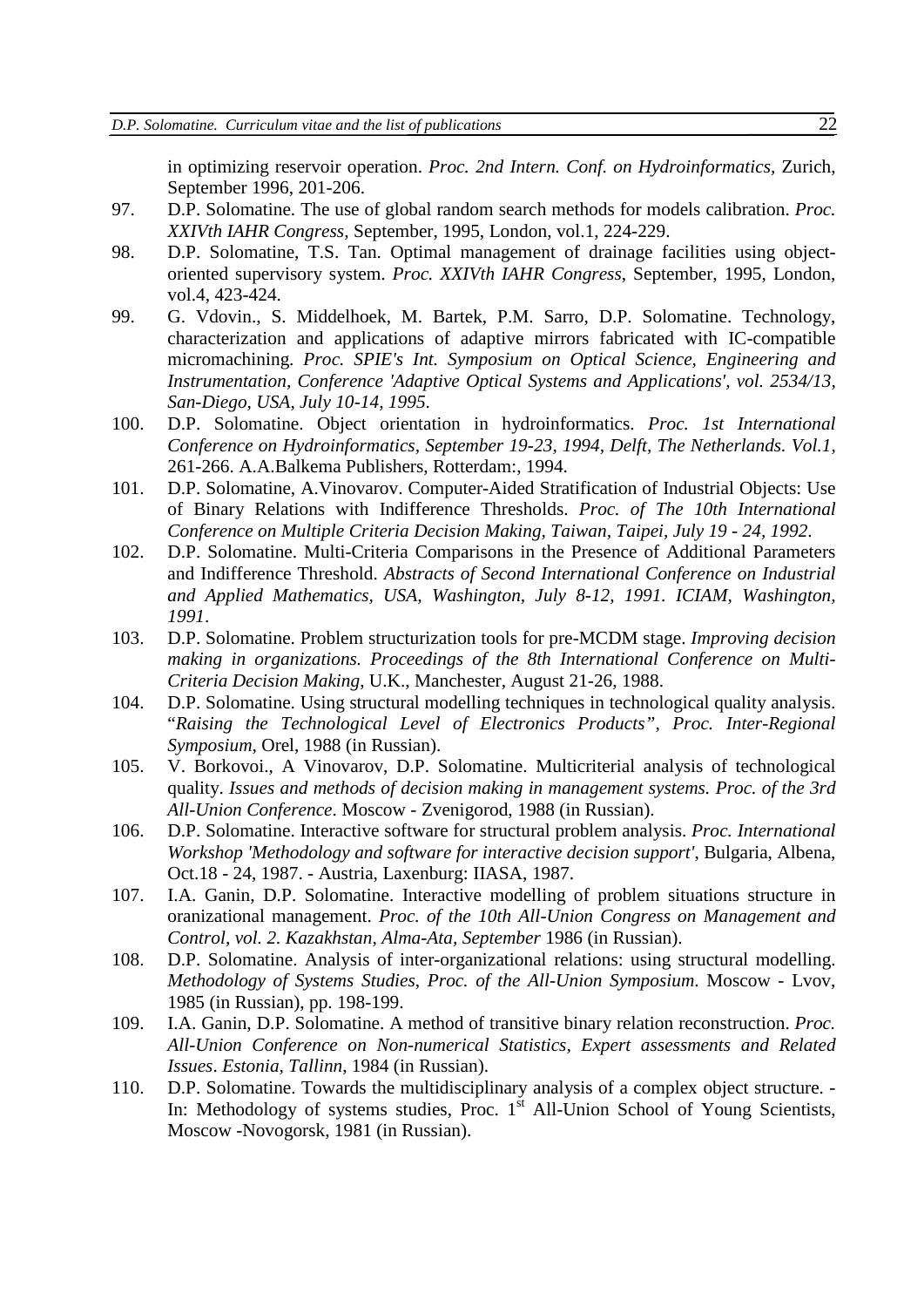### **Conference abstracts**

- 1. Popescu, I., Solomatine, D., Van, T.P., (2013), An uncertainty perspective in hydrodynamic modelling of deltaic fluvial floods, *Proc. 26th European Conference on Operational Research*, 1-4 July, 2013, Rome, Italy.
- 2. P.D.T. Van, Trung, N.H., Solomatine, D., Popescu, I. (2013), Water to change: A vision from the physical to to socio-economical aspects in the Vietnamese Mekong Delta, Mekong Environmental Symposium, 5-7 March, 2013, Ho Chi Minh City, Vietnam.
- 3. Kayastha, N., Solomatine, D. P., Shrestha, D.L. and van Griensven, A. (2013). Use of different sampling schemes in machine learning-based prediction of hydrological models' uncertainty. *Geophysical Research Abstracts*, Vol. 15, EGU2013-9466, 2013, Vienna, Austria, 2013.
- 4. Kayastha, N. and Solomatine, D. P. (2013). Combinations of specilaized conceptual and neural network rainfall-runoff models: comparison of performance. *Geophysical Research Abstracts*, Vol. 15, EGU2013-9022, Vienna, Austria, 2013.
- 5. Almoradie, A., Jonoski, A., Stoica, F., Solomatine, D., Popescu, I. (2012), Web-Based Flood Information System: Case Study Of Somes Mare, Romania, Proceedings of the International Conference .ECOIMPULS 2012 - Environmental Research and Technology" , October 25 – 26, 2012, Timisoara, Romania
- 6. Hartanto, I.M.), S.J. van Andel, A.H. Lobbrecht, A. van Griensven, and D.P. Solomatine, 2012: Integrating earth observation data into hydrological modeling and water management, *Geophysical Research Abstracts*, Vol. 14, EGU2012-13110, Vienna, Austria, 2012.
- 7. Song,W, X. Xu, Q. Duan, S.J. van Andel, A.H. Lobbrecht, and D.P. Solomatine, 2012: Development of pre-processing method for use of meteorological ensemble predictions as input to hydrological models: case study of the Huai River Basin, China, Vol. 14, EGU2012-12710, Vienna, Austria, 2012.
- 8. Siek, M.B. and Solomatine, D. P. (2010). Building Chaotic Model from Incomplete Time Series. *Geophysical Research Abstracts*, Vienna, Austria, May 2010 (EGU Young Scientist's Travel Award).
- 9. Siek, M.B. and Solomatine, D. P. (2009). Performance Comparison of the European Storm Surge Models and Chaotic Model in Prediction Extreme Storm Surges. *Geophysical Research Abstracts*, Vienna, Austria, April 2009.
- 10. Siek, M.B. and Solomatine, D. P. (2009). Dimensionality Reduction for Multivariate Phase Space Reconstruction. *Geophysical Research Abstracts*, Vienna, Austria, April 2009.
- 11. Siek, M.B. and Solomatine, D. P. (2008). Multivariate Phase Space Reconstruction and Chaos Model Prediction for Water level and Surge Dynamics. *Geophysical Research Abstracts*, Vienna, Austria, April 2008.
- 12. R.J. Abrahart, L.M. See and D.P. Solomatine. Neural network hydrological modelling: all that glisters is not gold? Geophysical Research Abstracts, EGU General Assembly, Vienna, April 2006.
- 13. D.P. Solomatine, D.L. Shrestha and C. Chen. Estimating parameter uncertainty of hydrological models by Metropolis-Hastings, SCEM-UA, and Adaptive cluster covering (ACCO) algorithms. Geophysical Research Abstracts, EGU General Assembly, Vienna, April 2006.
- 14. D.P. Solomatine, F. Fenicia, H.H.G. Savenije. Soft Combination of Local Hydrologic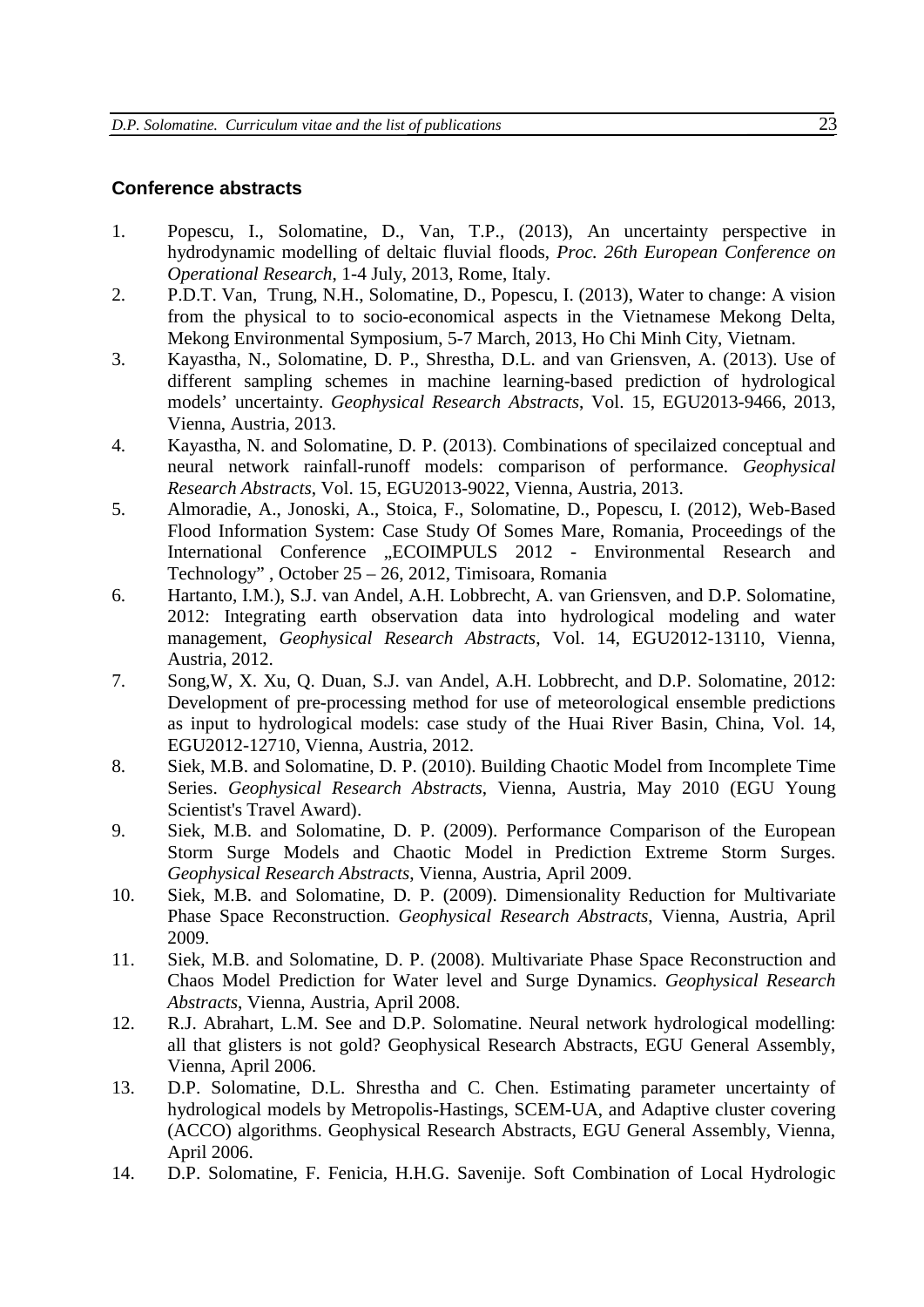Models in Multi-Objective Setting. Geophysical Research Abstracts, EGU General Assembly, Vienna, April 2006.

- 15. G.A. Corzo, D.P. Solomatine. Multi-Objective optimization of ANN hybrid committees based on hydrological knowledge. Geophysical Research Abstracts, EGU General Assembly, Vienna, April 2006.
- 16. D.P. Solomatine. Committees of models in hydrological modelling: boosting, mixtures and trees. EGU General Assembly, Vienna, 24-29 April 2005. Geophysical Research Abstracts, Vol. 7, 10813, 2005.
- 17. Z. Vojinovic, D.P. Solomatine. Multi-criterial global evolutionary optimisation approach to rehabilitation of urban drainage systems. EGU General Assembly, Vienna, 24-29 April 2005. Geophysical Research Abstracts, Vol. 7, 10720, 2005.
- 18. D.P. Solomatine, B. Bhattacharya, D.L. Shrestha. Data-driven modelling vs. machine learning in flood forecasting. EGU General Assembly, Vienna, 24-29 April 2005. Geophysical Research Abstracts, Vol. 7, 01616, 2005.
- 19. Y.B. Dibike and D.P. Solomatine. River flow forecasting using artificial neural network. Geophysical Research Abstracts, EGS XXIV General Assembly, April 1999, The Hague, The Netherlands, vol. 1(1), 1999.